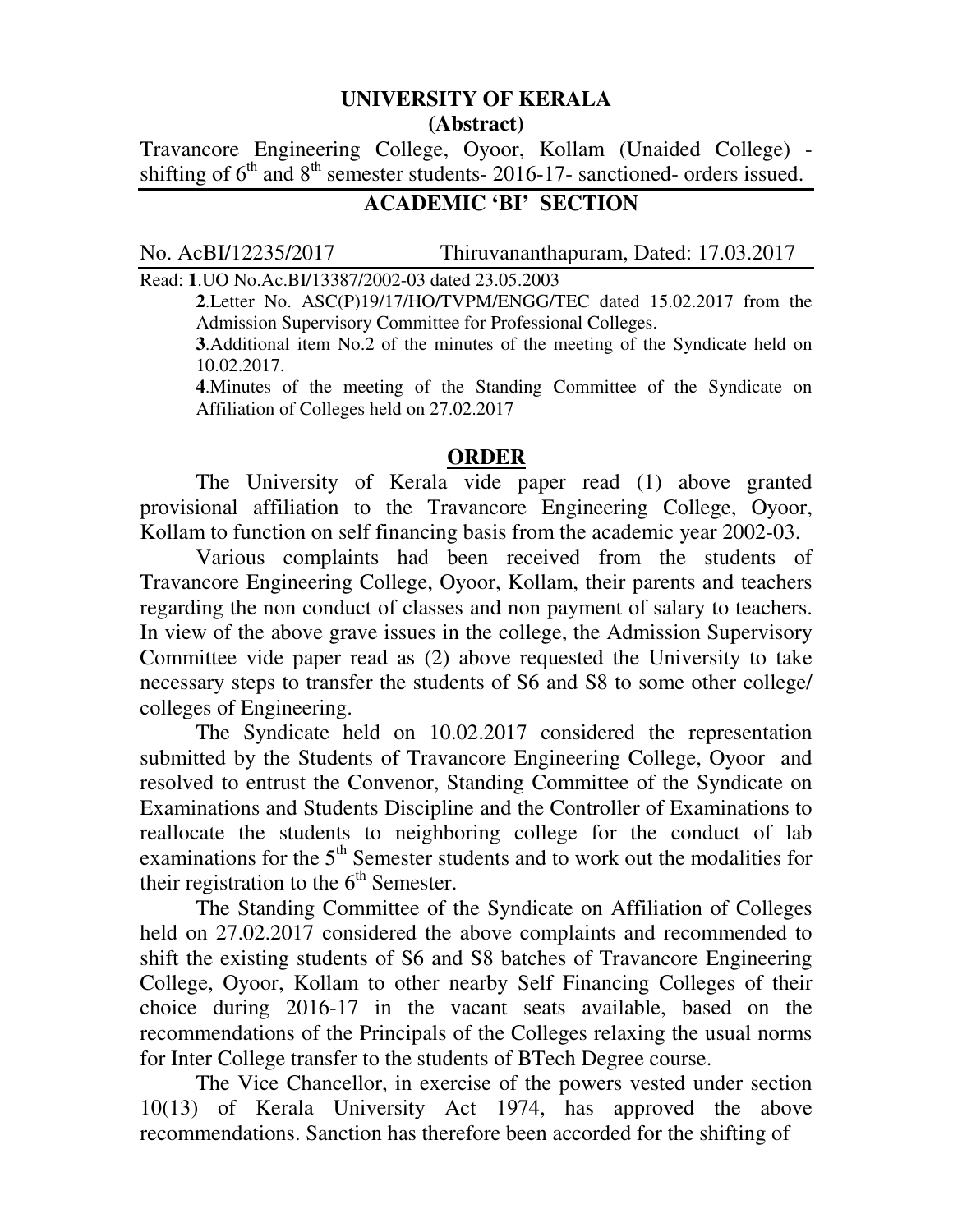existing students of S6 and S8 batches of Travancore Engineering College, Oyoor, Kollam to other nearby Self Financing Colleges of their choice, recommended by the Principals as detailed in Appendix I and II, in strict compliance with the following conditions.

- 1. The students shall be admitted within the intake capacity sanctioned for the respective branches by the AICTE.
- 2. Students shall be admitted to the colleges concerned with immediate effect.
- 3. Attendance shall be calculated with effect from the date of issuance of this UO.
- 4. The Principals of colleges concerned shall forward to this office within ten days from the date of issuance of UO, the list of students admitted after completion of all admission formalities.
- **5.** The colleges concerned shall ensure that the students shifted are made eligible for the end semester exam fulfilling all academic requirements as per the Regulation.
- **6.** The tuition fee payable shall be as fixed by the Admission Supervisory Committee for Professional Colleges.

Orders are issued accordingly.

 $Sd$ -Dr. M. Jayaprakas Registrar

To

1.PS to VC/PVC

2.PA to Registrar/CE/FO

3.The Principal, Travancore Engineering College

4.The Principal, Younus College of Engineering, Thalachira P.O, Kollam

5.The Principal, Younus Institute of Technology, Kannanalloor, Kollam

6.The Principal, Pinnacle School of Engineering & Technology

7.The Principal, MES Institute of Technology & Management, Chathannoor P.O, Kollam

8.The Principal, Younus College of Engineering & Technology, Vadakkevila P.O, Kollam

9.The Principal, SNIT, Theppupara, Ezhamkulam,Adoor

10. The Principal, Valiyakoonambayikulathamma College of Engineering and Technology, ParippallyPO

11.The Principal, Baselios MathewsII College of Engineering, Sasthamcotta

12.The Principal, Hindustan College of Engineering, Arippa.

13.The Principal, SHM Engineering College, Kadakkal

14.Stock File/File Copy/Office Copy.

Forwarded/By order

 Sd/- SECTION OFFICER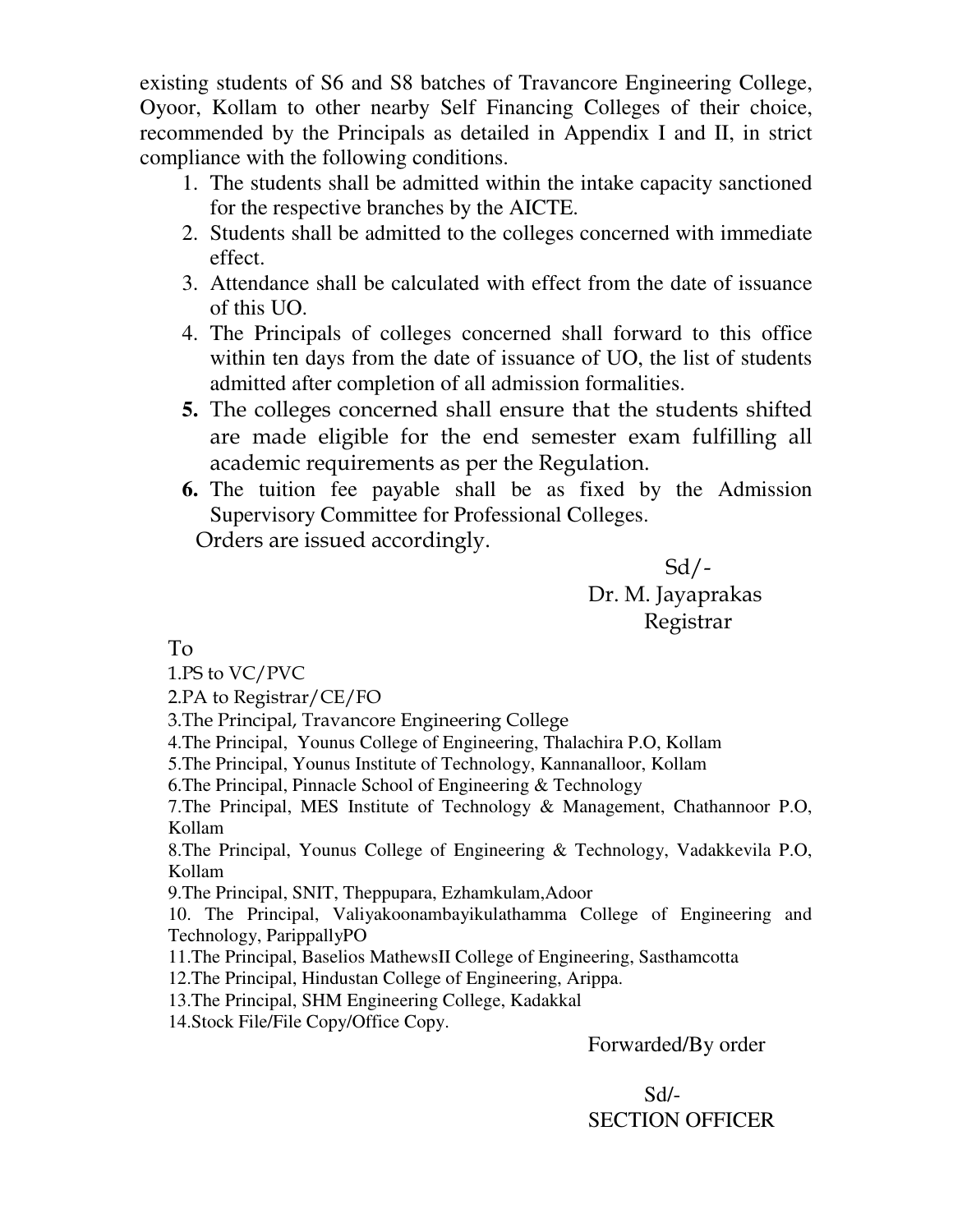|                          | <b>Mechanical Engineering</b>               |                                                                                                              |
|--------------------------|---------------------------------------------|--------------------------------------------------------------------------------------------------------------|
| SI.No.                   | <b>Name</b>                                 | College                                                                                                      |
|                          |                                             | MES Institute of Technology & Management, Chathannoor P.O,                                                   |
| 1                        | <b>ABIN S</b>                               | Kollam                                                                                                       |
| 2                        | <b>AJMAL NAZ</b>                            | MES Institute of Technology & Management, Chathannoor P.O,<br>Kollam                                         |
|                          |                                             | MES Institute of Technology & Management, Chathannoor P.O,                                                   |
| 3                        | ARUN S DHARAN                               | Kollam                                                                                                       |
|                          |                                             | MES Institute of Technology & Management, Chathannoor P.O,                                                   |
| 4                        | HARIKRISHNAN PILLAI U                       | Kollam                                                                                                       |
|                          |                                             | MES Institute of Technology & Management, Chathannoor P.O,                                                   |
| 5                        | <b>JITHIN P J</b>                           | Kollam<br>MES Institute of Technology & Management, Chathannoor P.O,                                         |
| 6                        | <b>LIBIN THOMAS</b>                         | Kollam                                                                                                       |
|                          | <b>SUCHIN S</b>                             | MES Institute of Technology & Management, Chathannoor P.O,                                                   |
| 7                        |                                             | Kollam                                                                                                       |
| 8                        | <b>ABHIJITH R</b>                           | Pinnacle School of Engineering & Technology                                                                  |
| 9                        | <b>AKHIL SAMAD</b>                          | Pinnacle School of Engineering & Technology                                                                  |
| 10                       | <b>HASHBAL N</b>                            | Pinnacle School of Engineering & Technology                                                                  |
| 11                       | <b>MANOOP M</b>                             | Pinnacle School of Engineering & Technology                                                                  |
| 12                       | ROBIN MONACHAN                              | Pinnacle School of Engineering & Technology                                                                  |
| 13                       | SANJEEV KUMAR S                             | Pinnacle School of Engineering & Technology                                                                  |
| 14                       | <b>SEBIN S</b>                              | Pinnacle School of Engineering & Technology                                                                  |
| 15                       | SHIYAS B                                    | Pinnacle School of Engineering & Technology                                                                  |
| 16                       | SONU <sub>R</sub>                           | Pinnacle School of Engineering & Technology                                                                  |
| 17                       | SOORAJ H                                    | Pinnacle School of Engineering & Technology                                                                  |
| 18                       | <b>STEJINT</b>                              | Pinnacle School of Engineering & Technology                                                                  |
| 19                       | <b>SUHAIL I</b>                             | Pinnacle School of Engineering & Technology                                                                  |
| 20                       | <b>VISHNUS</b>                              | Pinnacle School of Engineering & Technology                                                                  |
| 21                       | <b>VISHNU V T</b>                           | Pinnacle School of Engineering & Technology                                                                  |
|                          |                                             | Younus College of Engineering & Technology, Vadakkevila P.O,                                                 |
| 22                       | LIJIN J                                     | Kollam<br>Younus College of Engineering & Technology, Vadakkevila P.O,                                       |
| 23                       | <b>PRASEETH</b>                             | Kollam                                                                                                       |
|                          |                                             | Younus College of Engineering & Technology, Vadakkevila P.O,                                                 |
| 24                       | VIBIN VIJAYAN                               | Kollam                                                                                                       |
|                          |                                             | Younus College of Engineering & Technology, Vadakkevila P.O,                                                 |
| 25                       | <b>VISHNU KUMAR V</b>                       | Kollam                                                                                                       |
| 26                       | <b>ATHUL DAS M</b>                          | Younus Institute of Technology, Kannanalloor, Kollam                                                         |
| 27                       | <b>DON DANIEL</b>                           | Younus Institute of Technology, Kannanalloor, Kollam                                                         |
| 28                       | <b>HARI KRISHNAN B</b><br><b>JOSHY JOHN</b> | Younus Institute of Technology, Kannanalloor, Kollam                                                         |
| 29                       |                                             | Younus Institute of Technology, Kannanalloor, Kollam                                                         |
| 30                       | MOHAMMED ASIF A K<br>MUHAMMED BUKHARI B N   | Younus Institute of Technology, Kannanalloor, Kollam                                                         |
| 31<br>32                 | PRAPHUL DAS                                 | Younus Institute of Technology, Kannanalloor, Kollam<br>Younus Institute of Technology, Kannanalloor, Kollam |
| 33                       | <b>RENJU PRASAD</b>                         | Younus Institute of Technology, Kannanalloor, Kollam                                                         |
| 34                       | RIJO JOY                                    | Younus Institute of Technology, Kannanalloor, Kollam                                                         |
| 35                       | <b>SADIK KAMAL</b>                          | Younus Institute of Technology, Kannanalloor, Kollam                                                         |
| 36                       | SHYAM KRISHNAN G                            | Younus Institute of Technology, Kannanalloor, Kollam                                                         |
| 37                       | <b>VINU VG</b>                              | Younus Institute of Technology, Kannanalloor, Kollam                                                         |
|                          |                                             |                                                                                                              |
| 38                       | <b>VIPIN DEV</b>                            | Younus Institute of Technology, Kannanalloor, Kollam                                                         |
| <b>CIVIL ENGINEERING</b> |                                             |                                                                                                              |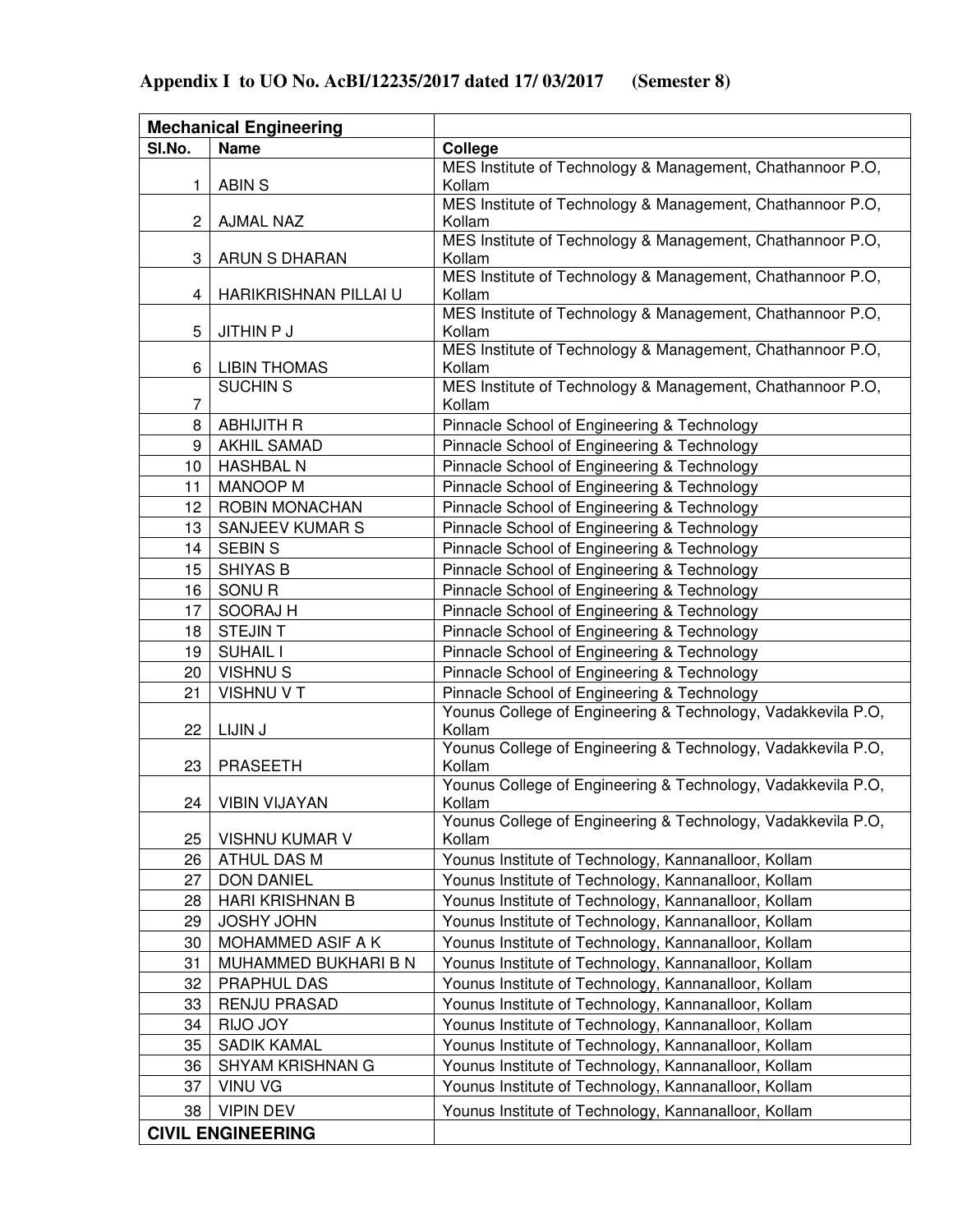| SI. No                  | <b>Name</b>                              | College                                                                |
|-------------------------|------------------------------------------|------------------------------------------------------------------------|
| 1                       | ABIN JOY                                 | Younus College of Engineering, Thalachira P.O, Kollam                  |
| 2                       | AKHIL D KUMAR                            | Younus College of Engineering, Thalachira P.O, Kollam                  |
| 3                       | AL-AMEEN SHA S                           | Younus College of Engineering, Thalachira P.O, Kollam                  |
| 4                       | ALBERT JOHN                              | Younus College of Engineering, Thalachira P.O, Kollam                  |
| 5                       | <b>ALTHAF SHAMSUDEEN</b><br>ALIYARUKUNJU | Younus College of Engineering, Thalachira P.O, Kollam                  |
| 6                       | ANANDHU A                                | Younus College of Engineering, Thalachira P.O, Kollam                  |
| 7                       | ARASS RAJ R                              | Younus College of Engineering, Thalachira P.O, Kollam                  |
| 8                       | ARUN K VARGHEESE                         | Younus College of Engineering, Thalachira P.O, Kollam                  |
| 9                       | <b>AYSHA LATHEEF</b>                     | Younus College of Engineering, Thalachira P.O, Kollam                  |
| 10                      | CHIPPY B                                 | Younus College of Engineering, Thalachira P.O, Kollam                  |
| 11                      | <b>EBY MONACHAN</b>                      | Younus College of Engineering, Thalachira P.O, Kollam                  |
| 12                      | <b>JIBIN JEROME</b>                      | Younus College of Engineering, Thalachira P.O, Kollam                  |
| 13                      | <b>JISNA P SALAH</b>                     | Younus College of Engineering, Thalachira P.O, Kollam                  |
| 14                      | <b>KARUN M B</b>                         | Younus College of Engineering, Thalachira P.O, Kollam                  |
| 15                      | <b>LIMIN JUSTIN</b>                      | Younus College of Engineering, Thalachira P.O, Kollam                  |
| 16                      | MEGHA A                                  | Younus College of Engineering, Thalachira P.O, Kollam                  |
| 17                      | MIDHUN SHIJU                             | Younus College of Engineering, Thalachira P.O, Kollam                  |
| 18                      | MUHAMMED JUNAID A R                      | Younus College of Engineering, Thalachira P.O, Kollam                  |
| 19                      | NANDU KUMAR CO                           | Younus College of Engineering, Thalachira P.O, Kollam                  |
| 20                      | <b>NIKHIL S</b>                          | Younus College of Engineering, Thalachira P.O, Kollam                  |
| 21                      | <b>NOUFAL N</b>                          | Younus College of Engineering, Thalachira P.O, Kollam                  |
| 22                      | NOWFILMOHAMMED SHAFI                     | Younus College of Engineering, Thalachira P.O, Kollam                  |
| 23                      | PRAJU RAJ                                | Younus College of Engineering, Thalachira P.O, Kollam                  |
| 24                      | PRAVEENA PRATHAP                         | Younus College of Engineering, Thalachira P.O, Kollam                  |
| 25                      | RABEEN AHAMMED N S                       | Younus College of Engineering, Thalachira P.O, Kollam                  |
| 26                      | <b>RESHMA R KRISHNAN</b>                 | Younus College of Engineering, Thalachira P.O, Kollam                  |
| 27                      | SAJIN KUMAR S G                          | Younus College of Engineering, Thalachira P.O, Kollam                  |
| 28                      | <b>SARATH S</b>                          | Younus College of Engineering, Thalachira P.O, Kollam                  |
| 29                      | SHEEBA MANIL                             | Younus College of Engineering, Thalachira P.O, Kollam                  |
| 30                      | <b>THASLIMA A</b>                        | Younus College of Engineering, Thalachira P.O, Kollam                  |
|                         | <b>VELLAPPALLY ABHISHA</b>               |                                                                        |
| 31                      | <b>BABYKUTTAN</b>                        | Younus College of Engineering, Thalachira P.O, Kollam                  |
| 32                      | <b>VRINDHA VIJAYAN</b>                   | Younus College of Engineering, Thalachira P.O, Kollam                  |
| 33                      | AFAYA R SUDHAKAR                         | Younus Institute of Technology, Kannanalloor, Kollam                   |
| 34                      | ANISHMA AJAYAN                           | Younus Institute of Technology, Kannanalloor, Kollam                   |
| 35                      | ANUPAMA M S                              | Younus Institute of Technology, Kannanalloor, Kollam                   |
| 36                      | ASMANA AYOOB                             | Younus Institute of Technology, Kannanalloor, Kollam                   |
| 37                      | <b>FATHIMA SALAM</b>                     | Younus Institute of Technology, Kannanalloor, Kollam                   |
| 38                      | <b>HAEMANTH S</b>                        | Younus Institute of Technology, Kannanalloor, Kollam                   |
| 39                      | <b>HYMA A S</b>                          | Younus Institute of Technology, Kannanalloor, Kollam                   |
| 40                      | <b>JULIA GEORGE</b>                      | Younus Institute of Technology, Kannanalloor, Kollam                   |
| 41                      | NAJILA J M                               | Younus Institute of Technology, Kannanalloor, Kollam                   |
| 42                      | RAJINA BEEGUM R                          | Younus Institute of Technology, Kannanalloor, Kollam                   |
| 43                      | <b>SURUMIS</b>                           | Younus Institute of Technology, Kannanalloor, Kollam                   |
| <b>COMPUTER SCIENCE</b> |                                          |                                                                        |
| SI.No                   | <b>Name</b>                              | College                                                                |
| 1                       | ANJALI BABU                              | MES Institute of Technology & Management,<br>Chathannoor P.O, Kollam   |
| 2                       | AFSAL A S                                | Younus College of Engineering & Technology,<br>Vadakkevila P.O, Kollam |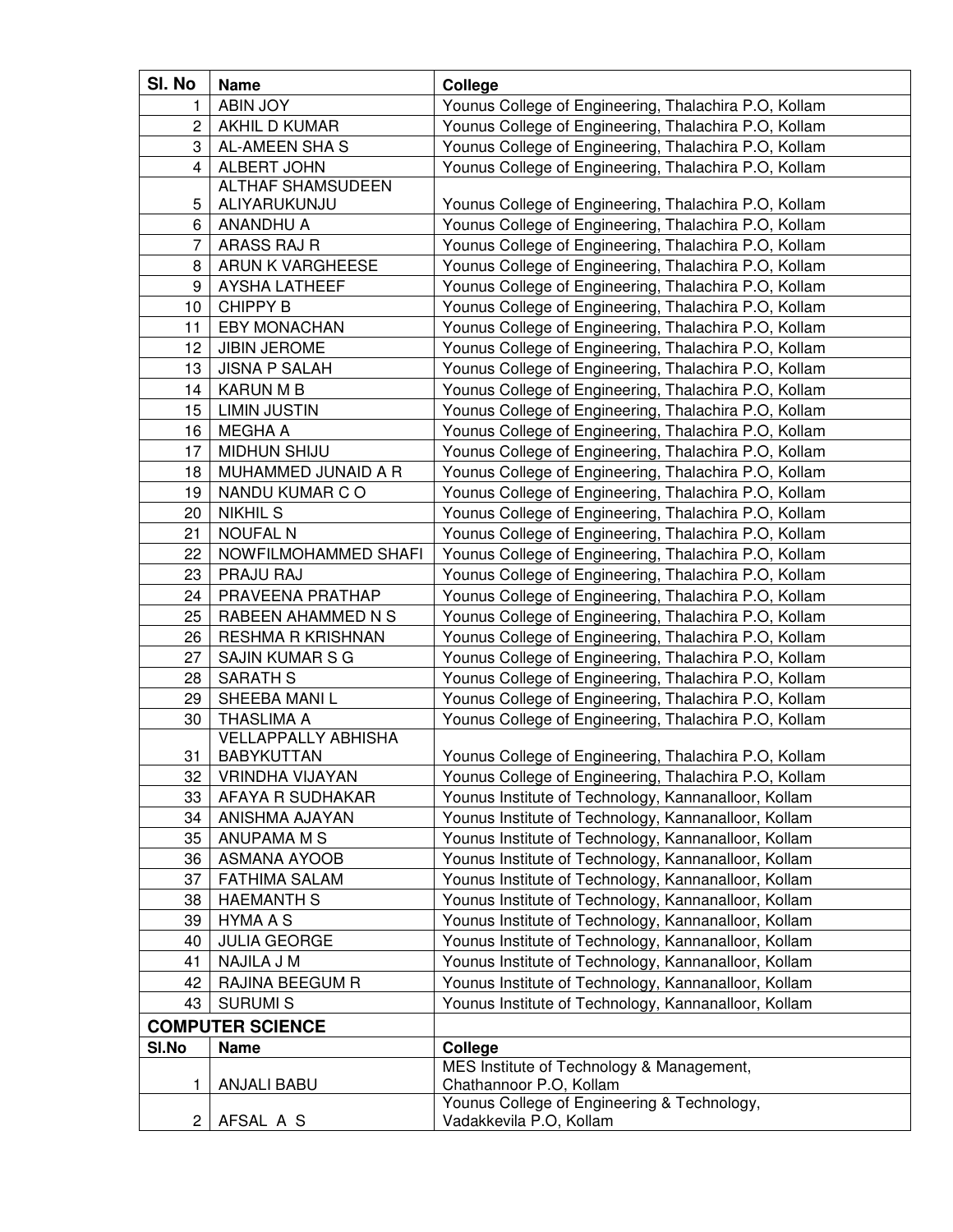| Younus College of Engineering & Technology,<br><b>ARAVIND S</b><br>Vadakkevila P.O, Kollam<br>4<br>Younus College of Engineering & Technology,<br>5<br><b>IMRAN N</b><br>Vadakkevila P.O, Kollam<br>Younus College of Engineering & Technology,<br>Vadakkevila P.O, Kollam<br><b>JINSHAD A</b><br>6<br>7<br>Younus College of Engineering, Thalachira P.O, Kollam<br><b>ANUPRIYA R</b><br><b>ARYA CHANDRAN</b><br>Younus College of Engineering, Thalachira P.O, Kollam<br>8<br>Younus College of Engineering, Thalachira P.O, Kollam<br>9<br>ASWANTH BABU S<br><b>BLESSY BENNY</b><br>Younus College of Engineering, Thalachira P.O, Kollam<br>10<br><b>CHIPPYMOL S</b><br>Younus College of Engineering, Thalachira P.O, Kollam<br>11<br>12<br><b>MEGHA RAJ</b><br>Younus College of Engineering, Thalachira P.O, Kollam<br>NAVAMI V PRAKASH<br>Younus College of Engineering, Thalachira P.O, Kollam<br>13<br>NOORUL FAYIZA N<br>Younus College of Engineering, Thalachira P.O, Kollam<br>14<br><b>RESHMA G NAIR</b><br>Younus College of Engineering, Thalachira P.O, Kollam<br>15<br>SARATH KUMAR S<br>Younus College of Engineering, Thalachira P.O, Kollam<br>16<br><b>SHAHEEN</b><br>Younus College of Engineering, Thalachira P.O, Kollam<br>17<br>SHIJINA S S<br>Younus College of Engineering, Thalachira P.O, Kollam<br>18<br>SILSHA <sub>S</sub><br>Younus College of Engineering, Thalachira P.O, Kollam<br>19<br>SOBI <sub>S</sub><br>Younus College of Engineering, Thalachira P.O, Kollam<br>20<br><b>SUMI CHACKO</b><br>Younus College of Engineering, Thalachira P.O, Kollam<br>21<br>22<br>TINCY DANIEL PANICKER<br>Younus College of Engineering, Thalachira P.O, Kollam<br><b>ELECTRICAL &amp; ELECTRONICS</b><br>Name<br>SI.No.<br>College<br>AL-AMEEN A<br>Younus College of Engineering, Thalachira P.O, Kollam<br>1<br>ALEN NELSON<br>Younus College of Engineering, Thalachira P.O, Kollam<br>$\overline{2}$<br>AMAL JOJO<br>Younus College of Engineering, Thalachira P.O, Kollam<br>3<br>Younus College of Engineering, Thalachira P.O, Kollam<br>AMAL RAJ A R<br>4<br>Younus College of Engineering, Thalachira P.O, Kollam<br>5<br>ANJANA J P<br>ANSIYA A K<br>6<br>Younus College of Engineering, Thalachira P.O, Kollam<br>7<br>ARUN SEKHAR R<br>Younus College of Engineering, Thalachira P.O, Kollam<br><b>ASHITHA CHANDRAN</b><br>Younus College of Engineering, Thalachira P.O, Kollam<br>8<br>Younus College of Engineering, Thalachira P.O, Kollam<br>9<br><b>BIJI NAZAR</b><br><b>JASEENA S</b><br>Younus College of Engineering, Thalachira P.O, Kollam<br>10<br><b>JULY JOHN</b><br>Younus College of Engineering, Thalachira P.O, Kollam<br>11<br>MUHAMMED ASIF S<br>Younus College of Engineering, Thalachira P.O, Kollam<br>12<br><b>NASIBATH S</b><br>Younus College of Engineering, Thalachira P.O, Kollam<br>13<br>NOORA BADAR<br>Younus College of Engineering, Thalachira P.O, Kollam<br>14<br>SANGEETHA PRAKASH J R<br>Younus College of Engineering, Thalachira P.O, Kollam<br>15<br>Younus College of Engineering, Thalachira P.O, Kollam<br>SHIBIN AZEEZ<br>16<br><b>THANSY N</b><br>Younus College of Engineering, Thalachira P.O, Kollam<br>17<br>Younus College of Engineering, Thalachira P.O, Kollam<br><b>VEENAUS</b><br>18<br><b>ELECTRONICS AND COMMUNICATION ENGINEERING</b><br>SI.No.<br><b>Name</b><br>College<br>Younus College of Engineering & Technology, Vadakkevila P.O,<br>ATHIRA A<br>Kollam<br>1<br>Younus College of Engineering & Technology, Vadakkevila P.O,<br>$\overline{c}$<br>MUBEENA A<br>Kollam<br>Younus College of Engineering & Technology, Vadakkevila P.O,<br><b>RIYAS MON A</b><br>3<br>Kollam<br>Younus College of Engineering, Thalachira P.O, Kollam<br>ARYA KRISHNAN<br>4 |   |              | Younus College of Engineering & Technology, |
|-------------------------------------------------------------------------------------------------------------------------------------------------------------------------------------------------------------------------------------------------------------------------------------------------------------------------------------------------------------------------------------------------------------------------------------------------------------------------------------------------------------------------------------------------------------------------------------------------------------------------------------------------------------------------------------------------------------------------------------------------------------------------------------------------------------------------------------------------------------------------------------------------------------------------------------------------------------------------------------------------------------------------------------------------------------------------------------------------------------------------------------------------------------------------------------------------------------------------------------------------------------------------------------------------------------------------------------------------------------------------------------------------------------------------------------------------------------------------------------------------------------------------------------------------------------------------------------------------------------------------------------------------------------------------------------------------------------------------------------------------------------------------------------------------------------------------------------------------------------------------------------------------------------------------------------------------------------------------------------------------------------------------------------------------------------------------------------------------------------------------------------------------------------------------------------------------------------------------------------------------------------------------------------------------------------------------------------------------------------------------------------------------------------------------------------------------------------------------------------------------------------------------------------------------------------------------------------------------------------------------------------------------------------------------------------------------------------------------------------------------------------------------------------------------------------------------------------------------------------------------------------------------------------------------------------------------------------------------------------------------------------------------------------------------------------------------------------------------------------------------------------------------------------------------------------------------------------------------------------------------------------------------------------------------------------------------------------------------------------------------------------------------------------------------------------------------------------------------------------------------------------------------------------------------------------------------------------------------------------------------------------------------------------------------------------------------------------------------------------------------------------------------|---|--------------|---------------------------------------------|
|                                                                                                                                                                                                                                                                                                                                                                                                                                                                                                                                                                                                                                                                                                                                                                                                                                                                                                                                                                                                                                                                                                                                                                                                                                                                                                                                                                                                                                                                                                                                                                                                                                                                                                                                                                                                                                                                                                                                                                                                                                                                                                                                                                                                                                                                                                                                                                                                                                                                                                                                                                                                                                                                                                                                                                                                                                                                                                                                                                                                                                                                                                                                                                                                                                                                                                                                                                                                                                                                                                                                                                                                                                                                                                                                                                         | 3 | AMNASH ANWAR | Vadakkevila P.O, Kollam                     |
|                                                                                                                                                                                                                                                                                                                                                                                                                                                                                                                                                                                                                                                                                                                                                                                                                                                                                                                                                                                                                                                                                                                                                                                                                                                                                                                                                                                                                                                                                                                                                                                                                                                                                                                                                                                                                                                                                                                                                                                                                                                                                                                                                                                                                                                                                                                                                                                                                                                                                                                                                                                                                                                                                                                                                                                                                                                                                                                                                                                                                                                                                                                                                                                                                                                                                                                                                                                                                                                                                                                                                                                                                                                                                                                                                                         |   |              |                                             |
|                                                                                                                                                                                                                                                                                                                                                                                                                                                                                                                                                                                                                                                                                                                                                                                                                                                                                                                                                                                                                                                                                                                                                                                                                                                                                                                                                                                                                                                                                                                                                                                                                                                                                                                                                                                                                                                                                                                                                                                                                                                                                                                                                                                                                                                                                                                                                                                                                                                                                                                                                                                                                                                                                                                                                                                                                                                                                                                                                                                                                                                                                                                                                                                                                                                                                                                                                                                                                                                                                                                                                                                                                                                                                                                                                                         |   |              |                                             |
|                                                                                                                                                                                                                                                                                                                                                                                                                                                                                                                                                                                                                                                                                                                                                                                                                                                                                                                                                                                                                                                                                                                                                                                                                                                                                                                                                                                                                                                                                                                                                                                                                                                                                                                                                                                                                                                                                                                                                                                                                                                                                                                                                                                                                                                                                                                                                                                                                                                                                                                                                                                                                                                                                                                                                                                                                                                                                                                                                                                                                                                                                                                                                                                                                                                                                                                                                                                                                                                                                                                                                                                                                                                                                                                                                                         |   |              |                                             |
|                                                                                                                                                                                                                                                                                                                                                                                                                                                                                                                                                                                                                                                                                                                                                                                                                                                                                                                                                                                                                                                                                                                                                                                                                                                                                                                                                                                                                                                                                                                                                                                                                                                                                                                                                                                                                                                                                                                                                                                                                                                                                                                                                                                                                                                                                                                                                                                                                                                                                                                                                                                                                                                                                                                                                                                                                                                                                                                                                                                                                                                                                                                                                                                                                                                                                                                                                                                                                                                                                                                                                                                                                                                                                                                                                                         |   |              |                                             |
|                                                                                                                                                                                                                                                                                                                                                                                                                                                                                                                                                                                                                                                                                                                                                                                                                                                                                                                                                                                                                                                                                                                                                                                                                                                                                                                                                                                                                                                                                                                                                                                                                                                                                                                                                                                                                                                                                                                                                                                                                                                                                                                                                                                                                                                                                                                                                                                                                                                                                                                                                                                                                                                                                                                                                                                                                                                                                                                                                                                                                                                                                                                                                                                                                                                                                                                                                                                                                                                                                                                                                                                                                                                                                                                                                                         |   |              |                                             |
|                                                                                                                                                                                                                                                                                                                                                                                                                                                                                                                                                                                                                                                                                                                                                                                                                                                                                                                                                                                                                                                                                                                                                                                                                                                                                                                                                                                                                                                                                                                                                                                                                                                                                                                                                                                                                                                                                                                                                                                                                                                                                                                                                                                                                                                                                                                                                                                                                                                                                                                                                                                                                                                                                                                                                                                                                                                                                                                                                                                                                                                                                                                                                                                                                                                                                                                                                                                                                                                                                                                                                                                                                                                                                                                                                                         |   |              |                                             |
|                                                                                                                                                                                                                                                                                                                                                                                                                                                                                                                                                                                                                                                                                                                                                                                                                                                                                                                                                                                                                                                                                                                                                                                                                                                                                                                                                                                                                                                                                                                                                                                                                                                                                                                                                                                                                                                                                                                                                                                                                                                                                                                                                                                                                                                                                                                                                                                                                                                                                                                                                                                                                                                                                                                                                                                                                                                                                                                                                                                                                                                                                                                                                                                                                                                                                                                                                                                                                                                                                                                                                                                                                                                                                                                                                                         |   |              |                                             |
|                                                                                                                                                                                                                                                                                                                                                                                                                                                                                                                                                                                                                                                                                                                                                                                                                                                                                                                                                                                                                                                                                                                                                                                                                                                                                                                                                                                                                                                                                                                                                                                                                                                                                                                                                                                                                                                                                                                                                                                                                                                                                                                                                                                                                                                                                                                                                                                                                                                                                                                                                                                                                                                                                                                                                                                                                                                                                                                                                                                                                                                                                                                                                                                                                                                                                                                                                                                                                                                                                                                                                                                                                                                                                                                                                                         |   |              |                                             |
|                                                                                                                                                                                                                                                                                                                                                                                                                                                                                                                                                                                                                                                                                                                                                                                                                                                                                                                                                                                                                                                                                                                                                                                                                                                                                                                                                                                                                                                                                                                                                                                                                                                                                                                                                                                                                                                                                                                                                                                                                                                                                                                                                                                                                                                                                                                                                                                                                                                                                                                                                                                                                                                                                                                                                                                                                                                                                                                                                                                                                                                                                                                                                                                                                                                                                                                                                                                                                                                                                                                                                                                                                                                                                                                                                                         |   |              |                                             |
|                                                                                                                                                                                                                                                                                                                                                                                                                                                                                                                                                                                                                                                                                                                                                                                                                                                                                                                                                                                                                                                                                                                                                                                                                                                                                                                                                                                                                                                                                                                                                                                                                                                                                                                                                                                                                                                                                                                                                                                                                                                                                                                                                                                                                                                                                                                                                                                                                                                                                                                                                                                                                                                                                                                                                                                                                                                                                                                                                                                                                                                                                                                                                                                                                                                                                                                                                                                                                                                                                                                                                                                                                                                                                                                                                                         |   |              |                                             |
|                                                                                                                                                                                                                                                                                                                                                                                                                                                                                                                                                                                                                                                                                                                                                                                                                                                                                                                                                                                                                                                                                                                                                                                                                                                                                                                                                                                                                                                                                                                                                                                                                                                                                                                                                                                                                                                                                                                                                                                                                                                                                                                                                                                                                                                                                                                                                                                                                                                                                                                                                                                                                                                                                                                                                                                                                                                                                                                                                                                                                                                                                                                                                                                                                                                                                                                                                                                                                                                                                                                                                                                                                                                                                                                                                                         |   |              |                                             |
|                                                                                                                                                                                                                                                                                                                                                                                                                                                                                                                                                                                                                                                                                                                                                                                                                                                                                                                                                                                                                                                                                                                                                                                                                                                                                                                                                                                                                                                                                                                                                                                                                                                                                                                                                                                                                                                                                                                                                                                                                                                                                                                                                                                                                                                                                                                                                                                                                                                                                                                                                                                                                                                                                                                                                                                                                                                                                                                                                                                                                                                                                                                                                                                                                                                                                                                                                                                                                                                                                                                                                                                                                                                                                                                                                                         |   |              |                                             |
|                                                                                                                                                                                                                                                                                                                                                                                                                                                                                                                                                                                                                                                                                                                                                                                                                                                                                                                                                                                                                                                                                                                                                                                                                                                                                                                                                                                                                                                                                                                                                                                                                                                                                                                                                                                                                                                                                                                                                                                                                                                                                                                                                                                                                                                                                                                                                                                                                                                                                                                                                                                                                                                                                                                                                                                                                                                                                                                                                                                                                                                                                                                                                                                                                                                                                                                                                                                                                                                                                                                                                                                                                                                                                                                                                                         |   |              |                                             |
|                                                                                                                                                                                                                                                                                                                                                                                                                                                                                                                                                                                                                                                                                                                                                                                                                                                                                                                                                                                                                                                                                                                                                                                                                                                                                                                                                                                                                                                                                                                                                                                                                                                                                                                                                                                                                                                                                                                                                                                                                                                                                                                                                                                                                                                                                                                                                                                                                                                                                                                                                                                                                                                                                                                                                                                                                                                                                                                                                                                                                                                                                                                                                                                                                                                                                                                                                                                                                                                                                                                                                                                                                                                                                                                                                                         |   |              |                                             |
|                                                                                                                                                                                                                                                                                                                                                                                                                                                                                                                                                                                                                                                                                                                                                                                                                                                                                                                                                                                                                                                                                                                                                                                                                                                                                                                                                                                                                                                                                                                                                                                                                                                                                                                                                                                                                                                                                                                                                                                                                                                                                                                                                                                                                                                                                                                                                                                                                                                                                                                                                                                                                                                                                                                                                                                                                                                                                                                                                                                                                                                                                                                                                                                                                                                                                                                                                                                                                                                                                                                                                                                                                                                                                                                                                                         |   |              |                                             |
|                                                                                                                                                                                                                                                                                                                                                                                                                                                                                                                                                                                                                                                                                                                                                                                                                                                                                                                                                                                                                                                                                                                                                                                                                                                                                                                                                                                                                                                                                                                                                                                                                                                                                                                                                                                                                                                                                                                                                                                                                                                                                                                                                                                                                                                                                                                                                                                                                                                                                                                                                                                                                                                                                                                                                                                                                                                                                                                                                                                                                                                                                                                                                                                                                                                                                                                                                                                                                                                                                                                                                                                                                                                                                                                                                                         |   |              |                                             |
|                                                                                                                                                                                                                                                                                                                                                                                                                                                                                                                                                                                                                                                                                                                                                                                                                                                                                                                                                                                                                                                                                                                                                                                                                                                                                                                                                                                                                                                                                                                                                                                                                                                                                                                                                                                                                                                                                                                                                                                                                                                                                                                                                                                                                                                                                                                                                                                                                                                                                                                                                                                                                                                                                                                                                                                                                                                                                                                                                                                                                                                                                                                                                                                                                                                                                                                                                                                                                                                                                                                                                                                                                                                                                                                                                                         |   |              |                                             |
|                                                                                                                                                                                                                                                                                                                                                                                                                                                                                                                                                                                                                                                                                                                                                                                                                                                                                                                                                                                                                                                                                                                                                                                                                                                                                                                                                                                                                                                                                                                                                                                                                                                                                                                                                                                                                                                                                                                                                                                                                                                                                                                                                                                                                                                                                                                                                                                                                                                                                                                                                                                                                                                                                                                                                                                                                                                                                                                                                                                                                                                                                                                                                                                                                                                                                                                                                                                                                                                                                                                                                                                                                                                                                                                                                                         |   |              |                                             |
|                                                                                                                                                                                                                                                                                                                                                                                                                                                                                                                                                                                                                                                                                                                                                                                                                                                                                                                                                                                                                                                                                                                                                                                                                                                                                                                                                                                                                                                                                                                                                                                                                                                                                                                                                                                                                                                                                                                                                                                                                                                                                                                                                                                                                                                                                                                                                                                                                                                                                                                                                                                                                                                                                                                                                                                                                                                                                                                                                                                                                                                                                                                                                                                                                                                                                                                                                                                                                                                                                                                                                                                                                                                                                                                                                                         |   |              |                                             |
|                                                                                                                                                                                                                                                                                                                                                                                                                                                                                                                                                                                                                                                                                                                                                                                                                                                                                                                                                                                                                                                                                                                                                                                                                                                                                                                                                                                                                                                                                                                                                                                                                                                                                                                                                                                                                                                                                                                                                                                                                                                                                                                                                                                                                                                                                                                                                                                                                                                                                                                                                                                                                                                                                                                                                                                                                                                                                                                                                                                                                                                                                                                                                                                                                                                                                                                                                                                                                                                                                                                                                                                                                                                                                                                                                                         |   |              |                                             |
|                                                                                                                                                                                                                                                                                                                                                                                                                                                                                                                                                                                                                                                                                                                                                                                                                                                                                                                                                                                                                                                                                                                                                                                                                                                                                                                                                                                                                                                                                                                                                                                                                                                                                                                                                                                                                                                                                                                                                                                                                                                                                                                                                                                                                                                                                                                                                                                                                                                                                                                                                                                                                                                                                                                                                                                                                                                                                                                                                                                                                                                                                                                                                                                                                                                                                                                                                                                                                                                                                                                                                                                                                                                                                                                                                                         |   |              |                                             |
|                                                                                                                                                                                                                                                                                                                                                                                                                                                                                                                                                                                                                                                                                                                                                                                                                                                                                                                                                                                                                                                                                                                                                                                                                                                                                                                                                                                                                                                                                                                                                                                                                                                                                                                                                                                                                                                                                                                                                                                                                                                                                                                                                                                                                                                                                                                                                                                                                                                                                                                                                                                                                                                                                                                                                                                                                                                                                                                                                                                                                                                                                                                                                                                                                                                                                                                                                                                                                                                                                                                                                                                                                                                                                                                                                                         |   |              |                                             |
|                                                                                                                                                                                                                                                                                                                                                                                                                                                                                                                                                                                                                                                                                                                                                                                                                                                                                                                                                                                                                                                                                                                                                                                                                                                                                                                                                                                                                                                                                                                                                                                                                                                                                                                                                                                                                                                                                                                                                                                                                                                                                                                                                                                                                                                                                                                                                                                                                                                                                                                                                                                                                                                                                                                                                                                                                                                                                                                                                                                                                                                                                                                                                                                                                                                                                                                                                                                                                                                                                                                                                                                                                                                                                                                                                                         |   |              |                                             |
|                                                                                                                                                                                                                                                                                                                                                                                                                                                                                                                                                                                                                                                                                                                                                                                                                                                                                                                                                                                                                                                                                                                                                                                                                                                                                                                                                                                                                                                                                                                                                                                                                                                                                                                                                                                                                                                                                                                                                                                                                                                                                                                                                                                                                                                                                                                                                                                                                                                                                                                                                                                                                                                                                                                                                                                                                                                                                                                                                                                                                                                                                                                                                                                                                                                                                                                                                                                                                                                                                                                                                                                                                                                                                                                                                                         |   |              |                                             |
|                                                                                                                                                                                                                                                                                                                                                                                                                                                                                                                                                                                                                                                                                                                                                                                                                                                                                                                                                                                                                                                                                                                                                                                                                                                                                                                                                                                                                                                                                                                                                                                                                                                                                                                                                                                                                                                                                                                                                                                                                                                                                                                                                                                                                                                                                                                                                                                                                                                                                                                                                                                                                                                                                                                                                                                                                                                                                                                                                                                                                                                                                                                                                                                                                                                                                                                                                                                                                                                                                                                                                                                                                                                                                                                                                                         |   |              |                                             |
|                                                                                                                                                                                                                                                                                                                                                                                                                                                                                                                                                                                                                                                                                                                                                                                                                                                                                                                                                                                                                                                                                                                                                                                                                                                                                                                                                                                                                                                                                                                                                                                                                                                                                                                                                                                                                                                                                                                                                                                                                                                                                                                                                                                                                                                                                                                                                                                                                                                                                                                                                                                                                                                                                                                                                                                                                                                                                                                                                                                                                                                                                                                                                                                                                                                                                                                                                                                                                                                                                                                                                                                                                                                                                                                                                                         |   |              |                                             |
|                                                                                                                                                                                                                                                                                                                                                                                                                                                                                                                                                                                                                                                                                                                                                                                                                                                                                                                                                                                                                                                                                                                                                                                                                                                                                                                                                                                                                                                                                                                                                                                                                                                                                                                                                                                                                                                                                                                                                                                                                                                                                                                                                                                                                                                                                                                                                                                                                                                                                                                                                                                                                                                                                                                                                                                                                                                                                                                                                                                                                                                                                                                                                                                                                                                                                                                                                                                                                                                                                                                                                                                                                                                                                                                                                                         |   |              |                                             |
|                                                                                                                                                                                                                                                                                                                                                                                                                                                                                                                                                                                                                                                                                                                                                                                                                                                                                                                                                                                                                                                                                                                                                                                                                                                                                                                                                                                                                                                                                                                                                                                                                                                                                                                                                                                                                                                                                                                                                                                                                                                                                                                                                                                                                                                                                                                                                                                                                                                                                                                                                                                                                                                                                                                                                                                                                                                                                                                                                                                                                                                                                                                                                                                                                                                                                                                                                                                                                                                                                                                                                                                                                                                                                                                                                                         |   |              |                                             |
|                                                                                                                                                                                                                                                                                                                                                                                                                                                                                                                                                                                                                                                                                                                                                                                                                                                                                                                                                                                                                                                                                                                                                                                                                                                                                                                                                                                                                                                                                                                                                                                                                                                                                                                                                                                                                                                                                                                                                                                                                                                                                                                                                                                                                                                                                                                                                                                                                                                                                                                                                                                                                                                                                                                                                                                                                                                                                                                                                                                                                                                                                                                                                                                                                                                                                                                                                                                                                                                                                                                                                                                                                                                                                                                                                                         |   |              |                                             |
|                                                                                                                                                                                                                                                                                                                                                                                                                                                                                                                                                                                                                                                                                                                                                                                                                                                                                                                                                                                                                                                                                                                                                                                                                                                                                                                                                                                                                                                                                                                                                                                                                                                                                                                                                                                                                                                                                                                                                                                                                                                                                                                                                                                                                                                                                                                                                                                                                                                                                                                                                                                                                                                                                                                                                                                                                                                                                                                                                                                                                                                                                                                                                                                                                                                                                                                                                                                                                                                                                                                                                                                                                                                                                                                                                                         |   |              |                                             |
|                                                                                                                                                                                                                                                                                                                                                                                                                                                                                                                                                                                                                                                                                                                                                                                                                                                                                                                                                                                                                                                                                                                                                                                                                                                                                                                                                                                                                                                                                                                                                                                                                                                                                                                                                                                                                                                                                                                                                                                                                                                                                                                                                                                                                                                                                                                                                                                                                                                                                                                                                                                                                                                                                                                                                                                                                                                                                                                                                                                                                                                                                                                                                                                                                                                                                                                                                                                                                                                                                                                                                                                                                                                                                                                                                                         |   |              |                                             |
|                                                                                                                                                                                                                                                                                                                                                                                                                                                                                                                                                                                                                                                                                                                                                                                                                                                                                                                                                                                                                                                                                                                                                                                                                                                                                                                                                                                                                                                                                                                                                                                                                                                                                                                                                                                                                                                                                                                                                                                                                                                                                                                                                                                                                                                                                                                                                                                                                                                                                                                                                                                                                                                                                                                                                                                                                                                                                                                                                                                                                                                                                                                                                                                                                                                                                                                                                                                                                                                                                                                                                                                                                                                                                                                                                                         |   |              |                                             |
|                                                                                                                                                                                                                                                                                                                                                                                                                                                                                                                                                                                                                                                                                                                                                                                                                                                                                                                                                                                                                                                                                                                                                                                                                                                                                                                                                                                                                                                                                                                                                                                                                                                                                                                                                                                                                                                                                                                                                                                                                                                                                                                                                                                                                                                                                                                                                                                                                                                                                                                                                                                                                                                                                                                                                                                                                                                                                                                                                                                                                                                                                                                                                                                                                                                                                                                                                                                                                                                                                                                                                                                                                                                                                                                                                                         |   |              |                                             |
|                                                                                                                                                                                                                                                                                                                                                                                                                                                                                                                                                                                                                                                                                                                                                                                                                                                                                                                                                                                                                                                                                                                                                                                                                                                                                                                                                                                                                                                                                                                                                                                                                                                                                                                                                                                                                                                                                                                                                                                                                                                                                                                                                                                                                                                                                                                                                                                                                                                                                                                                                                                                                                                                                                                                                                                                                                                                                                                                                                                                                                                                                                                                                                                                                                                                                                                                                                                                                                                                                                                                                                                                                                                                                                                                                                         |   |              |                                             |
|                                                                                                                                                                                                                                                                                                                                                                                                                                                                                                                                                                                                                                                                                                                                                                                                                                                                                                                                                                                                                                                                                                                                                                                                                                                                                                                                                                                                                                                                                                                                                                                                                                                                                                                                                                                                                                                                                                                                                                                                                                                                                                                                                                                                                                                                                                                                                                                                                                                                                                                                                                                                                                                                                                                                                                                                                                                                                                                                                                                                                                                                                                                                                                                                                                                                                                                                                                                                                                                                                                                                                                                                                                                                                                                                                                         |   |              |                                             |
|                                                                                                                                                                                                                                                                                                                                                                                                                                                                                                                                                                                                                                                                                                                                                                                                                                                                                                                                                                                                                                                                                                                                                                                                                                                                                                                                                                                                                                                                                                                                                                                                                                                                                                                                                                                                                                                                                                                                                                                                                                                                                                                                                                                                                                                                                                                                                                                                                                                                                                                                                                                                                                                                                                                                                                                                                                                                                                                                                                                                                                                                                                                                                                                                                                                                                                                                                                                                                                                                                                                                                                                                                                                                                                                                                                         |   |              |                                             |
|                                                                                                                                                                                                                                                                                                                                                                                                                                                                                                                                                                                                                                                                                                                                                                                                                                                                                                                                                                                                                                                                                                                                                                                                                                                                                                                                                                                                                                                                                                                                                                                                                                                                                                                                                                                                                                                                                                                                                                                                                                                                                                                                                                                                                                                                                                                                                                                                                                                                                                                                                                                                                                                                                                                                                                                                                                                                                                                                                                                                                                                                                                                                                                                                                                                                                                                                                                                                                                                                                                                                                                                                                                                                                                                                                                         |   |              |                                             |
|                                                                                                                                                                                                                                                                                                                                                                                                                                                                                                                                                                                                                                                                                                                                                                                                                                                                                                                                                                                                                                                                                                                                                                                                                                                                                                                                                                                                                                                                                                                                                                                                                                                                                                                                                                                                                                                                                                                                                                                                                                                                                                                                                                                                                                                                                                                                                                                                                                                                                                                                                                                                                                                                                                                                                                                                                                                                                                                                                                                                                                                                                                                                                                                                                                                                                                                                                                                                                                                                                                                                                                                                                                                                                                                                                                         |   |              |                                             |
|                                                                                                                                                                                                                                                                                                                                                                                                                                                                                                                                                                                                                                                                                                                                                                                                                                                                                                                                                                                                                                                                                                                                                                                                                                                                                                                                                                                                                                                                                                                                                                                                                                                                                                                                                                                                                                                                                                                                                                                                                                                                                                                                                                                                                                                                                                                                                                                                                                                                                                                                                                                                                                                                                                                                                                                                                                                                                                                                                                                                                                                                                                                                                                                                                                                                                                                                                                                                                                                                                                                                                                                                                                                                                                                                                                         |   |              |                                             |
|                                                                                                                                                                                                                                                                                                                                                                                                                                                                                                                                                                                                                                                                                                                                                                                                                                                                                                                                                                                                                                                                                                                                                                                                                                                                                                                                                                                                                                                                                                                                                                                                                                                                                                                                                                                                                                                                                                                                                                                                                                                                                                                                                                                                                                                                                                                                                                                                                                                                                                                                                                                                                                                                                                                                                                                                                                                                                                                                                                                                                                                                                                                                                                                                                                                                                                                                                                                                                                                                                                                                                                                                                                                                                                                                                                         |   |              |                                             |
|                                                                                                                                                                                                                                                                                                                                                                                                                                                                                                                                                                                                                                                                                                                                                                                                                                                                                                                                                                                                                                                                                                                                                                                                                                                                                                                                                                                                                                                                                                                                                                                                                                                                                                                                                                                                                                                                                                                                                                                                                                                                                                                                                                                                                                                                                                                                                                                                                                                                                                                                                                                                                                                                                                                                                                                                                                                                                                                                                                                                                                                                                                                                                                                                                                                                                                                                                                                                                                                                                                                                                                                                                                                                                                                                                                         |   |              |                                             |
|                                                                                                                                                                                                                                                                                                                                                                                                                                                                                                                                                                                                                                                                                                                                                                                                                                                                                                                                                                                                                                                                                                                                                                                                                                                                                                                                                                                                                                                                                                                                                                                                                                                                                                                                                                                                                                                                                                                                                                                                                                                                                                                                                                                                                                                                                                                                                                                                                                                                                                                                                                                                                                                                                                                                                                                                                                                                                                                                                                                                                                                                                                                                                                                                                                                                                                                                                                                                                                                                                                                                                                                                                                                                                                                                                                         |   |              |                                             |
|                                                                                                                                                                                                                                                                                                                                                                                                                                                                                                                                                                                                                                                                                                                                                                                                                                                                                                                                                                                                                                                                                                                                                                                                                                                                                                                                                                                                                                                                                                                                                                                                                                                                                                                                                                                                                                                                                                                                                                                                                                                                                                                                                                                                                                                                                                                                                                                                                                                                                                                                                                                                                                                                                                                                                                                                                                                                                                                                                                                                                                                                                                                                                                                                                                                                                                                                                                                                                                                                                                                                                                                                                                                                                                                                                                         |   |              |                                             |
|                                                                                                                                                                                                                                                                                                                                                                                                                                                                                                                                                                                                                                                                                                                                                                                                                                                                                                                                                                                                                                                                                                                                                                                                                                                                                                                                                                                                                                                                                                                                                                                                                                                                                                                                                                                                                                                                                                                                                                                                                                                                                                                                                                                                                                                                                                                                                                                                                                                                                                                                                                                                                                                                                                                                                                                                                                                                                                                                                                                                                                                                                                                                                                                                                                                                                                                                                                                                                                                                                                                                                                                                                                                                                                                                                                         |   |              |                                             |
|                                                                                                                                                                                                                                                                                                                                                                                                                                                                                                                                                                                                                                                                                                                                                                                                                                                                                                                                                                                                                                                                                                                                                                                                                                                                                                                                                                                                                                                                                                                                                                                                                                                                                                                                                                                                                                                                                                                                                                                                                                                                                                                                                                                                                                                                                                                                                                                                                                                                                                                                                                                                                                                                                                                                                                                                                                                                                                                                                                                                                                                                                                                                                                                                                                                                                                                                                                                                                                                                                                                                                                                                                                                                                                                                                                         |   |              |                                             |
|                                                                                                                                                                                                                                                                                                                                                                                                                                                                                                                                                                                                                                                                                                                                                                                                                                                                                                                                                                                                                                                                                                                                                                                                                                                                                                                                                                                                                                                                                                                                                                                                                                                                                                                                                                                                                                                                                                                                                                                                                                                                                                                                                                                                                                                                                                                                                                                                                                                                                                                                                                                                                                                                                                                                                                                                                                                                                                                                                                                                                                                                                                                                                                                                                                                                                                                                                                                                                                                                                                                                                                                                                                                                                                                                                                         |   |              |                                             |
|                                                                                                                                                                                                                                                                                                                                                                                                                                                                                                                                                                                                                                                                                                                                                                                                                                                                                                                                                                                                                                                                                                                                                                                                                                                                                                                                                                                                                                                                                                                                                                                                                                                                                                                                                                                                                                                                                                                                                                                                                                                                                                                                                                                                                                                                                                                                                                                                                                                                                                                                                                                                                                                                                                                                                                                                                                                                                                                                                                                                                                                                                                                                                                                                                                                                                                                                                                                                                                                                                                                                                                                                                                                                                                                                                                         |   |              |                                             |
|                                                                                                                                                                                                                                                                                                                                                                                                                                                                                                                                                                                                                                                                                                                                                                                                                                                                                                                                                                                                                                                                                                                                                                                                                                                                                                                                                                                                                                                                                                                                                                                                                                                                                                                                                                                                                                                                                                                                                                                                                                                                                                                                                                                                                                                                                                                                                                                                                                                                                                                                                                                                                                                                                                                                                                                                                                                                                                                                                                                                                                                                                                                                                                                                                                                                                                                                                                                                                                                                                                                                                                                                                                                                                                                                                                         |   |              |                                             |
|                                                                                                                                                                                                                                                                                                                                                                                                                                                                                                                                                                                                                                                                                                                                                                                                                                                                                                                                                                                                                                                                                                                                                                                                                                                                                                                                                                                                                                                                                                                                                                                                                                                                                                                                                                                                                                                                                                                                                                                                                                                                                                                                                                                                                                                                                                                                                                                                                                                                                                                                                                                                                                                                                                                                                                                                                                                                                                                                                                                                                                                                                                                                                                                                                                                                                                                                                                                                                                                                                                                                                                                                                                                                                                                                                                         |   |              |                                             |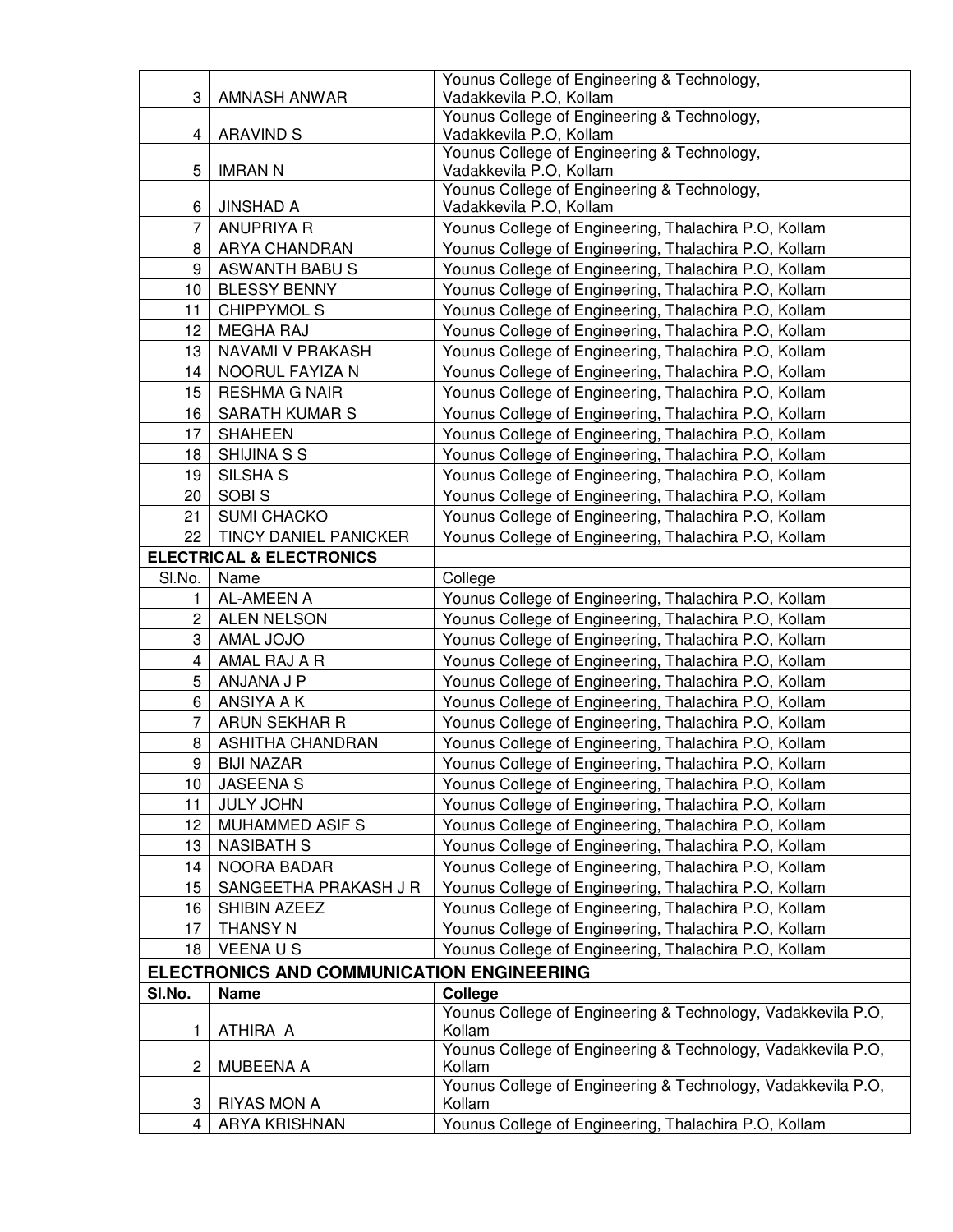| 5  | ARYA MOHAN             | Younus College of Engineering, Thalachira P.O, Kollam |
|----|------------------------|-------------------------------------------------------|
| 6  | <b>ARYA UNNI</b>       | Younus College of Engineering, Thalachira P.O, Kollam |
|    | <b>ASWATHY K S</b>     | Younus College of Engineering, Thalachira P.O, Kollam |
| 8  | NEETHU THANKACHAN      | Younus College of Engineering, Thalachira P.O, Kollam |
| 9  | PRIYANKA S PRAKASH     | Younus College of Engineering, Thalachira P.O, Kollam |
| 10 | <b>RAMSHIN R</b>       | Younus College of Engineering, Thalachira P.O, Kollam |
| 11 | <b>ROHITH R</b>        | Younus College of Engineering, Thalachira P.O, Kollam |
| 12 | SACHIN RAJ R S         | Younus College of Engineering, Thalachira P.O, Kollam |
| 13 | SHIBINA ISAHAK         | Younus College of Engineering, Thalachira P.O, Kollam |
| 14 | SOORYA S R             | Younus College of Engineering, Thalachira P.O, Kollam |
| 15 | SOUMYA R S             | Younus College of Engineering, Thalachira P.O, Kollam |
| 16 | <b>VISMAYA PRAKASH</b> | Younus College of Engineering, Thalachira P.O, Kollam |

## **Appendix II to UO No. AcBI/12235/2017 dated 17/ 03/2017 (Semester 6)**

|                | <b>Computer Science</b>  |                                                                     |
|----------------|--------------------------|---------------------------------------------------------------------|
| Sl.No          | <b>Name of Candidate</b> | College                                                             |
| 1              | Reena Raju               | MES Institute of Technology & Management, Chathannoor               |
| $\overline{2}$ | Sharon Jose              | MES Institute of Technology & Management, Chathannoor               |
| 3              | Abhijith R.S.            | Younus College of Engineering, Thalachira PO., Kottarakkara, Kollam |
| 4              | Abin Baby John           | Younus College of Engineering, Thalachira PO., Kottarakkara, Kollam |
| 5              | Ajil Balachandran        | Younus College of Engineering, Thalachira PO., Kottarakkara, Kollam |
| 6              | Akhil                    | Younus College of Engineering, Thalachira PO., Kottarakkara, Kollam |
| 7              | Amal Mohan               | Younus College of Engineering, Thalachira PO., Kottarakkara, Kollam |
| 8              | Arunima M.S              | Younus College of Engineering, Thalachira PO., Kottarakkara, Kollam |
| 9              | Ashna Jassan             | Younus College of Engineering, Thalachira PO., Kottarakkara, Kollam |
| 10             | Aswathy G.S.             | Younus College of Engineering, Thalachira PO., Kottarakkara, Kollam |
| 11             | Athira Babu              | Younus College of Engineering, Thalachira PO., Kottarakkara, Kollam |
| 12             | Bibin M. Panicker        | Younus College of Engineering, Thalachira PO., Kottarakkara, Kollam |
| 13             | <b>Blessy Kunjumon</b>   | Younus College of Engineering, Thalachira PO., Kottarakkara, Kollam |
| 14             | Chinju A.                | Younus College of Engineering, Thalachira PO., Kottarakkara, Kollam |
| 15             | Dhanalekshmi P.          | Younus College of Engineering, Thalachira PO., Kottarakkara, Kollam |
| 16             | Fathima S.H.             | Younus College of Engineering, Thalachira PO., Kottarakkara, Kollam |
| 17             | Gopika S. Vijayan        | Younus College of Engineering, Thalachira PO., Kottarakkara, Kollam |
| 18             | Jasmine Muthalaf         | Younus College of Engineering, Thalachira PO., Kottarakkara, Kollam |
| 19             | Jisha V.S.               | Younus College of Engineering, Thalachira PO., Kottarakkara, Kollam |
| 20             | Lincy Xavier             | Younus College of Engineering, Thalachira PO., Kottarakkara, Kollam |
| 21             | Lissyas Antony           | Younus College of Engineering, Thalachira PO., Kottarakkara, Kollam |
| 22             | Mohammed Shaheer S.      | Younus College of Engineering, Thalachira PO., Kottarakkara, Kollam |
| 23             | Muhammad Rashid N.       | Younus College of Engineering, Thalachira PO., Kottarakkara, Kollam |
| 24             | Noufal N                 | Younus College of Engineering, Thalachira PO., Kottarakkara, Kollam |
| 25             | Sneha John               | Younus College of Engineering, Thalachira PO., Kottarakkara, Kollam |
| 26             | Sreelekshmi M.P.         | Younus College of Engineering, Thalachira PO., Kottarakkara, Kollam |
| 27             | Sruthi C.S.              | Younus College of Engineering, Thalachira PO., Kottarakkara, Kollam |
| 28             | Stephen Anil             | Younus College of Engineering, Thalachira PO., Kottarakkara, Kollam |
| 29             | Vani V.S.                | Younus College of Engineering, Thalachira PO., Kottarakkara, Kollam |
| 30             | Vishnu S.                | Younus College of Engineering, Thalachira PO., Kottarakkara, Kollam |
|                |                          |                                                                     |
|                | <b>Civil</b>             |                                                                     |
| SI.No          | <b>Name of Candidate</b> | College                                                             |
| 1              | Amar Krishnadas          | MES Institute of Technology & Management, Chathannoor               |
| $\overline{2}$ | Ananthu AB               | MES Institute of Technology & Management, Chathannoor               |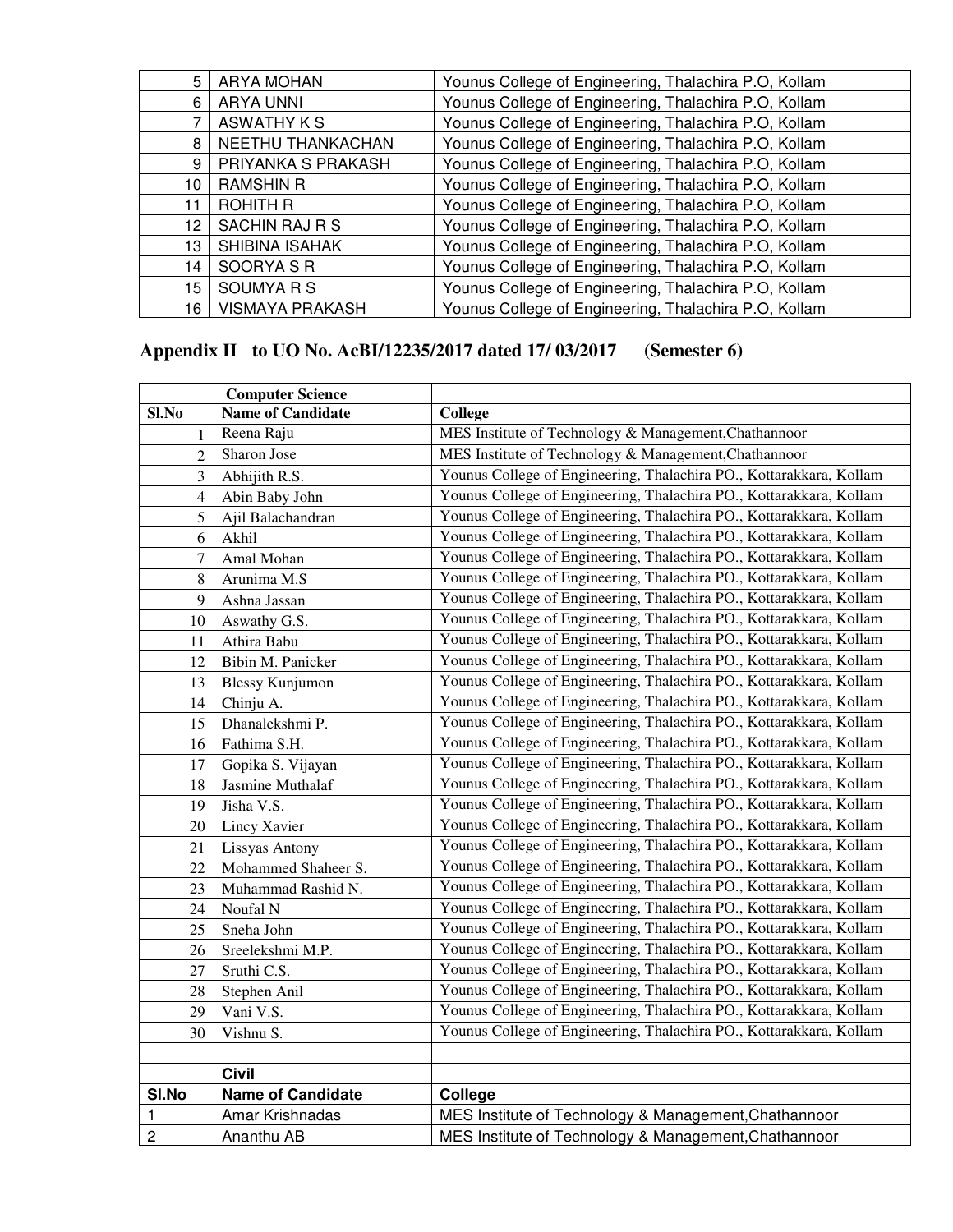| 3                       | Arun Lal                            | MES Institute of Technology & Management, Chathannoor                                                        |
|-------------------------|-------------------------------------|--------------------------------------------------------------------------------------------------------------|
| $\overline{\mathbf{4}}$ | Asiya Abdul Kahar                   | MES Institute of Technology & Management, Chathannoor                                                        |
| 5                       | Aswathy B.S.                        | MES Institute of Technology & Management, Chathannoor                                                        |
| 6                       | Beegam Fathima                      | MES Institute of Technology & Management, Chathannoor                                                        |
| 7                       | Lijo Jose M.                        | MES Institute of Technology & Management, Chathannoor                                                        |
| 8                       | Parvathy R.                         | MES Institute of Technology & Management, Chathannoor                                                        |
| 9                       | Sandra Joseph                       | MES Institute of Technology & Management, Chathannoor                                                        |
| 10                      | Harisekhar S.                       | SHM Engineering College, Kadakkal                                                                            |
|                         |                                     | Valiyakoonambayikulathamma College of Engineering and                                                        |
| 11                      | Sruthy V.S.                         | Technology, ParippallyPO                                                                                     |
| 12                      | Arjun S. Narayanan                  | Younus College of Engineering, Thalachira, Kottarakkara, Kollam.                                             |
| 13                      | Namitha Shafeek                     | Younus College of Engineering, Thalachira, Kottarakkara, Kollam.                                             |
| 14                      | Reena George                        | Younus College of Engineering, Thalachira, Kottarakkara, Kollam.                                             |
| 15                      | Aifa Mol I                          | Younus Institute of Technology, Kannanalloor, Kollam                                                         |
| 16                      | Ajmal Khan J.                       | Younus Institute of Technology, Kannanalloor, Kollam                                                         |
| 17                      | Akshay VV                           | Younus Institute of Technology, Kannanalloor, Kollam                                                         |
| 18                      | Amar Krishnadas                     | Younus Institute of Technology, Kannanalloor, Kollam                                                         |
| 19                      | Anandhu Anil                        | Younus Institute of Technology, Kannanalloor, Kollam                                                         |
| 20                      | Anandhu S. Aravind                  | Younus Institute of Technology, Kannanalloor, Kollam                                                         |
| 21                      | Ganga Das A.G.                      | Younus Institute of Technology, Kannanalloor, Kollam                                                         |
| 22                      | Jinu Ramji                          | Younus Institute of Technology, Kannanalloor, Kollam                                                         |
| 23                      | Karmal DP                           | Younus Institute of Technology, Kannanalloor, Kollam                                                         |
| 24                      | Keerthi Das S.                      | Younus Institute of Technology, Kannanalloor, Kollam                                                         |
| 25                      | Muhammed Sidhiq N                   | Younus Institute of Technology, Kannanalloor, Kollam                                                         |
| 26                      | Prasanth PR                         | Younus Institute of Technology, Kannanalloor, Kollam                                                         |
| 27                      | Rebin Basheer                       | Younus Institute of Technology, Kannanalloor, Kollam                                                         |
| 28                      | Ruksana Fathima S.                  | Younus Institute of Technology, Kannanalloor, Kollam                                                         |
| 29                      | Shajitha BR                         | Younus Institute of Technology, Kannanalloor, Kollam                                                         |
| 30                      | Sreelekshmi Rajendran               | Younus Institute of Technology, Kannanalloor, Kollam                                                         |
| 31                      | Syama S. Nath                       | Younus Institute of Technology, Kannanalloor, Kollam                                                         |
| 32                      | Vidhya V                            | Younus Institute of Technology, Kannanalloor, Kollam                                                         |
| 33                      | Vinayak OS                          | Younus Institute of Technology, Kannanalloor, Kollam                                                         |
| 34                      | Vipin Chandran                      | Younus Institute of Technology, Kannanalloor, Kollam                                                         |
|                         |                                     |                                                                                                              |
|                         | <b>Electrical &amp; Electronics</b> |                                                                                                              |
| SI.No                   | <b>Name of Candidate</b>            | College                                                                                                      |
| 1                       |                                     |                                                                                                              |
| $\sqrt{2}$              | Neethu SG                           | SNIT Adoor.                                                                                                  |
|                         | Nithya B                            | SNIT Adoor.                                                                                                  |
| 3                       | Ajeev V. Pillai                     | Younus Institute of Technology, Kannanalloor, Kollam                                                         |
| $\overline{\mathbf{4}}$ | Ansal A.                            | Younus Institute of Technology, Kannanalloor, Kollam                                                         |
| 5                       | Athira Sanil                        | Younus Institute of Technology, Kannanalloor, Kollam                                                         |
| 6                       | Jeevan T.                           | Younus Institute of Technology, Kannanalloor, Kollam                                                         |
| $\overline{7}$          | Lekshmi R.                          | Younus Institute of Technology, Kannanalloor, Kollam                                                         |
| 8                       | Mohammed Thanseel S.                | Younus Institute of Technology, Kannanalloor, Kollam                                                         |
| $\boldsymbol{9}$        | Muhammed Musammil S                 | Younus Institute of Technology, Kannanalloor, Kollam                                                         |
| 10                      | Nadharshah N                        | Younus Institute of Technology, Kannanalloor, Kollam                                                         |
| 11                      | Ramanunni UI                        | Younus Institute of Technology, Kannanalloor, Kollam                                                         |
| 12                      | Ramnath S                           | Younus Institute of Technology, Kannanalloor, Kollam                                                         |
| 13                      | Sajin S.                            | Younus Institute of Technology, Kannanalloor, Kollam                                                         |
| 14                      | Sarika Sankar                       | Younus Institute of Technology, Kannanalloor, Kollam                                                         |
| 15<br>16                | Sebin Babu<br>Vignesh V             | Younus Institute of Technology, Kannanalloor, Kollam<br>Younus Institute of Technology, Kannanalloor, Kollam |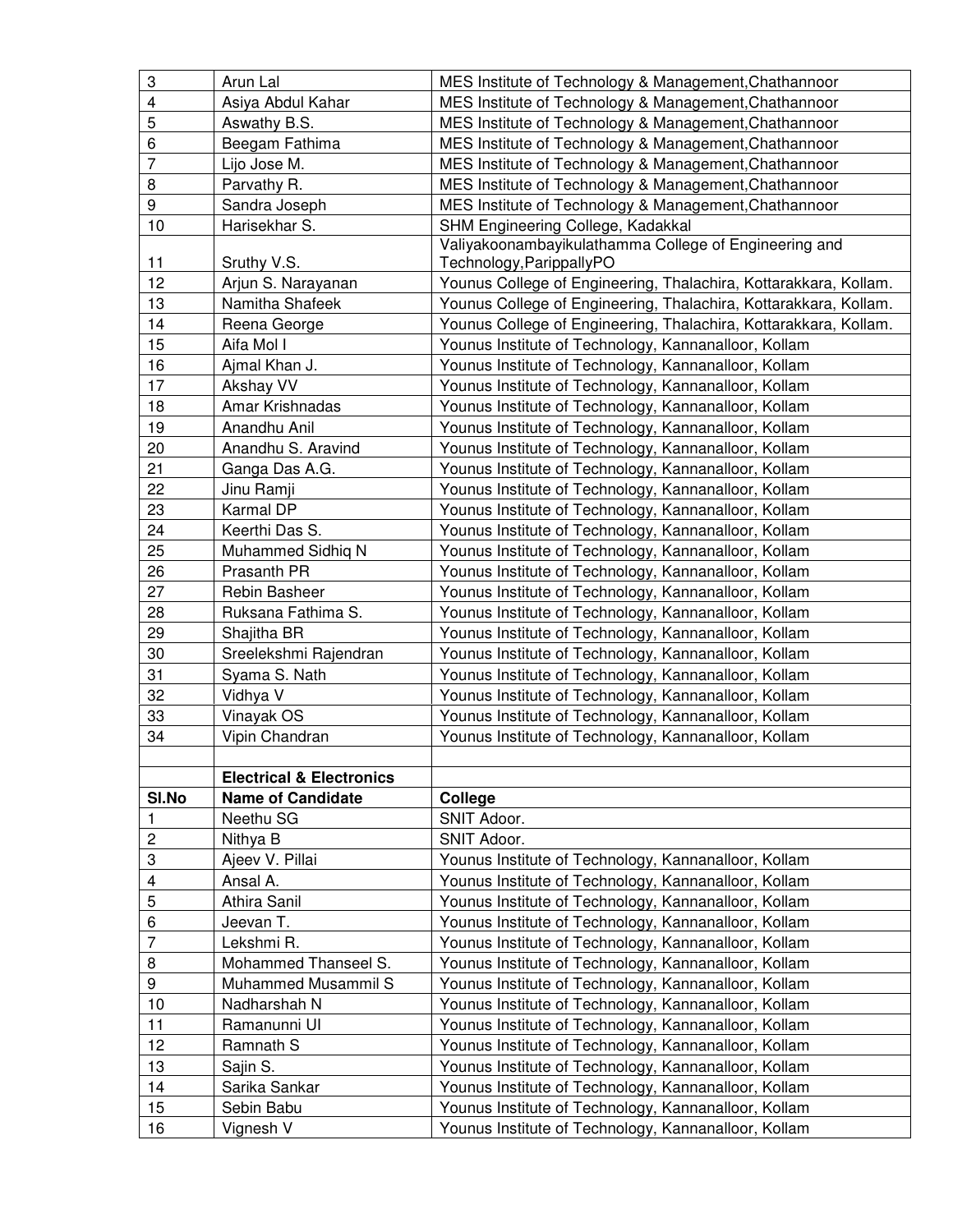| <b>Mechanical</b><br>SI.No<br><b>Name of Candidate</b><br>College<br>$\mathbf{1}$<br>Achint M.<br>Baselios MathewsII College, Sasthamcotta<br>$\overline{c}$<br>Baselios MathewsII College, Sasthamcotta<br>Jubin Logos<br>$\ensuremath{\mathsf{3}}$<br>Ramdeep D.G<br>Hindustan College of Engineering<br><b>Abhijith AS</b><br>4<br>MES Institute of Technology & Management, Chathannoor<br>5<br>Ajith Kumar S.<br>MES Institute of Technology & Management, Chathannoor<br>6<br><b>Bibin Babu</b><br>MES Institute of Technology & Management, Chathannoor<br>$\overline{7}$<br>Shaik Mohammed A<br>MES Institute of Technology & Management, Chathannoor<br>8<br>Shibin S.<br>MES Institute of Technology & Management, Chathannoor<br>$\boldsymbol{9}$<br>Abid Shajahan<br>SHM Engineering College, Kadakkal<br>10<br>Amal Minsu<br>SHM Engineering College, Kadakkal<br>11<br>Aneesh MA<br>SHM Engineering College, Kadakkal<br>12<br>Anoop Kumar KU<br>SHM Engineering College, Kadakkal<br>13<br>Arun Soman<br>SHM Engineering College, Kadakkal<br>14<br>Emmanual B<br>SHM Engineering College, Kadakkal<br>15<br>Jestin Jaims<br>SHM Engineering College, Kadakkal<br>16<br>Jills John<br>SHM Engineering College, Kadakkal<br>17<br>SHM Engineering College, Kadakkal<br>Joshwa Joseph<br>18<br>Liju Monachan<br>SHM Engineering College, Kadakkal<br>Manusankar S.S.<br>19<br>SHM Engineering College, Kadakkal<br>20<br>Pillai Abhiram Sudhakaran<br>SHM Engineering College, Kadakkal<br>21<br>Sibin S<br>SHM Engineering College, Kadakkal<br>22<br>Sreejith S<br>SHM Engineering College, Kadakkal<br>23<br>Vignesh V.S<br>SHM Engineering College, Kadakkal<br>24<br>Akash Chakravarthy S.L.<br>SNIT, Theppupara, Ezhamkulam, Adoor<br>25<br>Ajmal Nazeer<br>Younus College of Engineering& Technology, Vadakkevila Kollam<br>26<br>Ajmal S.<br>Younus College of Engineering& Technology, Vadakkevila Kollam<br>27<br>Akhil Raj L.S<br>Younus College of Engineering& Technology, Vadakkevila Kollam<br>28<br>Anuj Jayan<br>Younus College of Engineering& Technology, Vadakkevila Kollam<br>29<br>Arjun S<br>Younus College of Engineering& Technology, Vadakkevila Kollam<br>30<br>Younus College of Engineering& Technology, Vadakkevila Kollam<br>Sajith S.<br>31<br>Sijo C<br>Younus College of Engineering& Technology, Vadakkevila Kollam<br>32<br>Sreelal B.<br>Younus College of Engineering& Technology, Vadakkevila Kollam<br>33<br>Suhail S.<br>Younus College of Engineering& Technology, Vadakkevila Kollam<br>34<br>Sujith S<br>Younus College of Engineering& Technology, Vadakkevila Kollam<br>35<br>Akhil S.<br>Younus Institute of Technology, Kannanalloor, Kollam<br>36<br>Anandu Krishnan R.<br>Younus Institute of Technology, Kannanalloor, Kollam<br>37<br>Ananthu M<br>Younus Institute of Technology, Kannanalloor, Kollam<br>38<br>Ashik T.<br>Younus Institute of Technology, Kannanalloor, Kollam<br>39<br>Younus Institute of Technology, Kannanalloor, Kollam<br>Ashish Achankunju<br>Younus Institute of Technology, Kannanalloor, Kollam<br>40<br>Faazil Rahman N.<br>41<br>Harikrishnan R.<br>Younus Institute of Technology, Kannanalloor, Kollam<br>42<br>Jobin Joy<br>Younus Institute of Technology, Kannanalloor, Kollam<br>43<br>Mansoor Majeed<br>Younus Institute of Technology, Kannanalloor, Kollam<br>44<br>Younus Institute of Technology, Kannanalloor, Kollam<br>Muhammed Ajmal A.S.<br>45<br>Younus Institute of Technology, Kannanalloor, Kollam<br>Nikhil R<br>46<br>Younus Institute of Technology, Kannanalloor, Kollam<br>Nivasunil S.<br>47<br>Omeesh K. Madhu<br>Younus Institute of Technology, Kannanalloor, Kollam<br>Younus Institute of Technology, Kannanalloor, Kollam<br>48<br>Rijo Cheriyan | 17 | Vijin V | Younus Institute of Technology, Kannanalloor, Kollam |
|----------------------------------------------------------------------------------------------------------------------------------------------------------------------------------------------------------------------------------------------------------------------------------------------------------------------------------------------------------------------------------------------------------------------------------------------------------------------------------------------------------------------------------------------------------------------------------------------------------------------------------------------------------------------------------------------------------------------------------------------------------------------------------------------------------------------------------------------------------------------------------------------------------------------------------------------------------------------------------------------------------------------------------------------------------------------------------------------------------------------------------------------------------------------------------------------------------------------------------------------------------------------------------------------------------------------------------------------------------------------------------------------------------------------------------------------------------------------------------------------------------------------------------------------------------------------------------------------------------------------------------------------------------------------------------------------------------------------------------------------------------------------------------------------------------------------------------------------------------------------------------------------------------------------------------------------------------------------------------------------------------------------------------------------------------------------------------------------------------------------------------------------------------------------------------------------------------------------------------------------------------------------------------------------------------------------------------------------------------------------------------------------------------------------------------------------------------------------------------------------------------------------------------------------------------------------------------------------------------------------------------------------------------------------------------------------------------------------------------------------------------------------------------------------------------------------------------------------------------------------------------------------------------------------------------------------------------------------------------------------------------------------------------------------------------------------------------------------------------------------------------------------------------------------------------------------------------------------------------------------------------------------------------------------------------------------------------------------------------------------------------------------------------------------------------------------------------------------------------------------------------------------------------------------------------------------------------------------------------------------------------------------------------------------------------------------------------------------------------------------------------------------------------|----|---------|------------------------------------------------------|
|                                                                                                                                                                                                                                                                                                                                                                                                                                                                                                                                                                                                                                                                                                                                                                                                                                                                                                                                                                                                                                                                                                                                                                                                                                                                                                                                                                                                                                                                                                                                                                                                                                                                                                                                                                                                                                                                                                                                                                                                                                                                                                                                                                                                                                                                                                                                                                                                                                                                                                                                                                                                                                                                                                                                                                                                                                                                                                                                                                                                                                                                                                                                                                                                                                                                                                                                                                                                                                                                                                                                                                                                                                                                                                                                                                                  |    |         |                                                      |
|                                                                                                                                                                                                                                                                                                                                                                                                                                                                                                                                                                                                                                                                                                                                                                                                                                                                                                                                                                                                                                                                                                                                                                                                                                                                                                                                                                                                                                                                                                                                                                                                                                                                                                                                                                                                                                                                                                                                                                                                                                                                                                                                                                                                                                                                                                                                                                                                                                                                                                                                                                                                                                                                                                                                                                                                                                                                                                                                                                                                                                                                                                                                                                                                                                                                                                                                                                                                                                                                                                                                                                                                                                                                                                                                                                                  |    |         |                                                      |
|                                                                                                                                                                                                                                                                                                                                                                                                                                                                                                                                                                                                                                                                                                                                                                                                                                                                                                                                                                                                                                                                                                                                                                                                                                                                                                                                                                                                                                                                                                                                                                                                                                                                                                                                                                                                                                                                                                                                                                                                                                                                                                                                                                                                                                                                                                                                                                                                                                                                                                                                                                                                                                                                                                                                                                                                                                                                                                                                                                                                                                                                                                                                                                                                                                                                                                                                                                                                                                                                                                                                                                                                                                                                                                                                                                                  |    |         |                                                      |
|                                                                                                                                                                                                                                                                                                                                                                                                                                                                                                                                                                                                                                                                                                                                                                                                                                                                                                                                                                                                                                                                                                                                                                                                                                                                                                                                                                                                                                                                                                                                                                                                                                                                                                                                                                                                                                                                                                                                                                                                                                                                                                                                                                                                                                                                                                                                                                                                                                                                                                                                                                                                                                                                                                                                                                                                                                                                                                                                                                                                                                                                                                                                                                                                                                                                                                                                                                                                                                                                                                                                                                                                                                                                                                                                                                                  |    |         |                                                      |
|                                                                                                                                                                                                                                                                                                                                                                                                                                                                                                                                                                                                                                                                                                                                                                                                                                                                                                                                                                                                                                                                                                                                                                                                                                                                                                                                                                                                                                                                                                                                                                                                                                                                                                                                                                                                                                                                                                                                                                                                                                                                                                                                                                                                                                                                                                                                                                                                                                                                                                                                                                                                                                                                                                                                                                                                                                                                                                                                                                                                                                                                                                                                                                                                                                                                                                                                                                                                                                                                                                                                                                                                                                                                                                                                                                                  |    |         |                                                      |
|                                                                                                                                                                                                                                                                                                                                                                                                                                                                                                                                                                                                                                                                                                                                                                                                                                                                                                                                                                                                                                                                                                                                                                                                                                                                                                                                                                                                                                                                                                                                                                                                                                                                                                                                                                                                                                                                                                                                                                                                                                                                                                                                                                                                                                                                                                                                                                                                                                                                                                                                                                                                                                                                                                                                                                                                                                                                                                                                                                                                                                                                                                                                                                                                                                                                                                                                                                                                                                                                                                                                                                                                                                                                                                                                                                                  |    |         |                                                      |
|                                                                                                                                                                                                                                                                                                                                                                                                                                                                                                                                                                                                                                                                                                                                                                                                                                                                                                                                                                                                                                                                                                                                                                                                                                                                                                                                                                                                                                                                                                                                                                                                                                                                                                                                                                                                                                                                                                                                                                                                                                                                                                                                                                                                                                                                                                                                                                                                                                                                                                                                                                                                                                                                                                                                                                                                                                                                                                                                                                                                                                                                                                                                                                                                                                                                                                                                                                                                                                                                                                                                                                                                                                                                                                                                                                                  |    |         |                                                      |
|                                                                                                                                                                                                                                                                                                                                                                                                                                                                                                                                                                                                                                                                                                                                                                                                                                                                                                                                                                                                                                                                                                                                                                                                                                                                                                                                                                                                                                                                                                                                                                                                                                                                                                                                                                                                                                                                                                                                                                                                                                                                                                                                                                                                                                                                                                                                                                                                                                                                                                                                                                                                                                                                                                                                                                                                                                                                                                                                                                                                                                                                                                                                                                                                                                                                                                                                                                                                                                                                                                                                                                                                                                                                                                                                                                                  |    |         |                                                      |
|                                                                                                                                                                                                                                                                                                                                                                                                                                                                                                                                                                                                                                                                                                                                                                                                                                                                                                                                                                                                                                                                                                                                                                                                                                                                                                                                                                                                                                                                                                                                                                                                                                                                                                                                                                                                                                                                                                                                                                                                                                                                                                                                                                                                                                                                                                                                                                                                                                                                                                                                                                                                                                                                                                                                                                                                                                                                                                                                                                                                                                                                                                                                                                                                                                                                                                                                                                                                                                                                                                                                                                                                                                                                                                                                                                                  |    |         |                                                      |
|                                                                                                                                                                                                                                                                                                                                                                                                                                                                                                                                                                                                                                                                                                                                                                                                                                                                                                                                                                                                                                                                                                                                                                                                                                                                                                                                                                                                                                                                                                                                                                                                                                                                                                                                                                                                                                                                                                                                                                                                                                                                                                                                                                                                                                                                                                                                                                                                                                                                                                                                                                                                                                                                                                                                                                                                                                                                                                                                                                                                                                                                                                                                                                                                                                                                                                                                                                                                                                                                                                                                                                                                                                                                                                                                                                                  |    |         |                                                      |
|                                                                                                                                                                                                                                                                                                                                                                                                                                                                                                                                                                                                                                                                                                                                                                                                                                                                                                                                                                                                                                                                                                                                                                                                                                                                                                                                                                                                                                                                                                                                                                                                                                                                                                                                                                                                                                                                                                                                                                                                                                                                                                                                                                                                                                                                                                                                                                                                                                                                                                                                                                                                                                                                                                                                                                                                                                                                                                                                                                                                                                                                                                                                                                                                                                                                                                                                                                                                                                                                                                                                                                                                                                                                                                                                                                                  |    |         |                                                      |
|                                                                                                                                                                                                                                                                                                                                                                                                                                                                                                                                                                                                                                                                                                                                                                                                                                                                                                                                                                                                                                                                                                                                                                                                                                                                                                                                                                                                                                                                                                                                                                                                                                                                                                                                                                                                                                                                                                                                                                                                                                                                                                                                                                                                                                                                                                                                                                                                                                                                                                                                                                                                                                                                                                                                                                                                                                                                                                                                                                                                                                                                                                                                                                                                                                                                                                                                                                                                                                                                                                                                                                                                                                                                                                                                                                                  |    |         |                                                      |
|                                                                                                                                                                                                                                                                                                                                                                                                                                                                                                                                                                                                                                                                                                                                                                                                                                                                                                                                                                                                                                                                                                                                                                                                                                                                                                                                                                                                                                                                                                                                                                                                                                                                                                                                                                                                                                                                                                                                                                                                                                                                                                                                                                                                                                                                                                                                                                                                                                                                                                                                                                                                                                                                                                                                                                                                                                                                                                                                                                                                                                                                                                                                                                                                                                                                                                                                                                                                                                                                                                                                                                                                                                                                                                                                                                                  |    |         |                                                      |
|                                                                                                                                                                                                                                                                                                                                                                                                                                                                                                                                                                                                                                                                                                                                                                                                                                                                                                                                                                                                                                                                                                                                                                                                                                                                                                                                                                                                                                                                                                                                                                                                                                                                                                                                                                                                                                                                                                                                                                                                                                                                                                                                                                                                                                                                                                                                                                                                                                                                                                                                                                                                                                                                                                                                                                                                                                                                                                                                                                                                                                                                                                                                                                                                                                                                                                                                                                                                                                                                                                                                                                                                                                                                                                                                                                                  |    |         |                                                      |
|                                                                                                                                                                                                                                                                                                                                                                                                                                                                                                                                                                                                                                                                                                                                                                                                                                                                                                                                                                                                                                                                                                                                                                                                                                                                                                                                                                                                                                                                                                                                                                                                                                                                                                                                                                                                                                                                                                                                                                                                                                                                                                                                                                                                                                                                                                                                                                                                                                                                                                                                                                                                                                                                                                                                                                                                                                                                                                                                                                                                                                                                                                                                                                                                                                                                                                                                                                                                                                                                                                                                                                                                                                                                                                                                                                                  |    |         |                                                      |
|                                                                                                                                                                                                                                                                                                                                                                                                                                                                                                                                                                                                                                                                                                                                                                                                                                                                                                                                                                                                                                                                                                                                                                                                                                                                                                                                                                                                                                                                                                                                                                                                                                                                                                                                                                                                                                                                                                                                                                                                                                                                                                                                                                                                                                                                                                                                                                                                                                                                                                                                                                                                                                                                                                                                                                                                                                                                                                                                                                                                                                                                                                                                                                                                                                                                                                                                                                                                                                                                                                                                                                                                                                                                                                                                                                                  |    |         |                                                      |
|                                                                                                                                                                                                                                                                                                                                                                                                                                                                                                                                                                                                                                                                                                                                                                                                                                                                                                                                                                                                                                                                                                                                                                                                                                                                                                                                                                                                                                                                                                                                                                                                                                                                                                                                                                                                                                                                                                                                                                                                                                                                                                                                                                                                                                                                                                                                                                                                                                                                                                                                                                                                                                                                                                                                                                                                                                                                                                                                                                                                                                                                                                                                                                                                                                                                                                                                                                                                                                                                                                                                                                                                                                                                                                                                                                                  |    |         |                                                      |
|                                                                                                                                                                                                                                                                                                                                                                                                                                                                                                                                                                                                                                                                                                                                                                                                                                                                                                                                                                                                                                                                                                                                                                                                                                                                                                                                                                                                                                                                                                                                                                                                                                                                                                                                                                                                                                                                                                                                                                                                                                                                                                                                                                                                                                                                                                                                                                                                                                                                                                                                                                                                                                                                                                                                                                                                                                                                                                                                                                                                                                                                                                                                                                                                                                                                                                                                                                                                                                                                                                                                                                                                                                                                                                                                                                                  |    |         |                                                      |
|                                                                                                                                                                                                                                                                                                                                                                                                                                                                                                                                                                                                                                                                                                                                                                                                                                                                                                                                                                                                                                                                                                                                                                                                                                                                                                                                                                                                                                                                                                                                                                                                                                                                                                                                                                                                                                                                                                                                                                                                                                                                                                                                                                                                                                                                                                                                                                                                                                                                                                                                                                                                                                                                                                                                                                                                                                                                                                                                                                                                                                                                                                                                                                                                                                                                                                                                                                                                                                                                                                                                                                                                                                                                                                                                                                                  |    |         |                                                      |
|                                                                                                                                                                                                                                                                                                                                                                                                                                                                                                                                                                                                                                                                                                                                                                                                                                                                                                                                                                                                                                                                                                                                                                                                                                                                                                                                                                                                                                                                                                                                                                                                                                                                                                                                                                                                                                                                                                                                                                                                                                                                                                                                                                                                                                                                                                                                                                                                                                                                                                                                                                                                                                                                                                                                                                                                                                                                                                                                                                                                                                                                                                                                                                                                                                                                                                                                                                                                                                                                                                                                                                                                                                                                                                                                                                                  |    |         |                                                      |
|                                                                                                                                                                                                                                                                                                                                                                                                                                                                                                                                                                                                                                                                                                                                                                                                                                                                                                                                                                                                                                                                                                                                                                                                                                                                                                                                                                                                                                                                                                                                                                                                                                                                                                                                                                                                                                                                                                                                                                                                                                                                                                                                                                                                                                                                                                                                                                                                                                                                                                                                                                                                                                                                                                                                                                                                                                                                                                                                                                                                                                                                                                                                                                                                                                                                                                                                                                                                                                                                                                                                                                                                                                                                                                                                                                                  |    |         |                                                      |
|                                                                                                                                                                                                                                                                                                                                                                                                                                                                                                                                                                                                                                                                                                                                                                                                                                                                                                                                                                                                                                                                                                                                                                                                                                                                                                                                                                                                                                                                                                                                                                                                                                                                                                                                                                                                                                                                                                                                                                                                                                                                                                                                                                                                                                                                                                                                                                                                                                                                                                                                                                                                                                                                                                                                                                                                                                                                                                                                                                                                                                                                                                                                                                                                                                                                                                                                                                                                                                                                                                                                                                                                                                                                                                                                                                                  |    |         |                                                      |
|                                                                                                                                                                                                                                                                                                                                                                                                                                                                                                                                                                                                                                                                                                                                                                                                                                                                                                                                                                                                                                                                                                                                                                                                                                                                                                                                                                                                                                                                                                                                                                                                                                                                                                                                                                                                                                                                                                                                                                                                                                                                                                                                                                                                                                                                                                                                                                                                                                                                                                                                                                                                                                                                                                                                                                                                                                                                                                                                                                                                                                                                                                                                                                                                                                                                                                                                                                                                                                                                                                                                                                                                                                                                                                                                                                                  |    |         |                                                      |
|                                                                                                                                                                                                                                                                                                                                                                                                                                                                                                                                                                                                                                                                                                                                                                                                                                                                                                                                                                                                                                                                                                                                                                                                                                                                                                                                                                                                                                                                                                                                                                                                                                                                                                                                                                                                                                                                                                                                                                                                                                                                                                                                                                                                                                                                                                                                                                                                                                                                                                                                                                                                                                                                                                                                                                                                                                                                                                                                                                                                                                                                                                                                                                                                                                                                                                                                                                                                                                                                                                                                                                                                                                                                                                                                                                                  |    |         |                                                      |
|                                                                                                                                                                                                                                                                                                                                                                                                                                                                                                                                                                                                                                                                                                                                                                                                                                                                                                                                                                                                                                                                                                                                                                                                                                                                                                                                                                                                                                                                                                                                                                                                                                                                                                                                                                                                                                                                                                                                                                                                                                                                                                                                                                                                                                                                                                                                                                                                                                                                                                                                                                                                                                                                                                                                                                                                                                                                                                                                                                                                                                                                                                                                                                                                                                                                                                                                                                                                                                                                                                                                                                                                                                                                                                                                                                                  |    |         |                                                      |
|                                                                                                                                                                                                                                                                                                                                                                                                                                                                                                                                                                                                                                                                                                                                                                                                                                                                                                                                                                                                                                                                                                                                                                                                                                                                                                                                                                                                                                                                                                                                                                                                                                                                                                                                                                                                                                                                                                                                                                                                                                                                                                                                                                                                                                                                                                                                                                                                                                                                                                                                                                                                                                                                                                                                                                                                                                                                                                                                                                                                                                                                                                                                                                                                                                                                                                                                                                                                                                                                                                                                                                                                                                                                                                                                                                                  |    |         |                                                      |
|                                                                                                                                                                                                                                                                                                                                                                                                                                                                                                                                                                                                                                                                                                                                                                                                                                                                                                                                                                                                                                                                                                                                                                                                                                                                                                                                                                                                                                                                                                                                                                                                                                                                                                                                                                                                                                                                                                                                                                                                                                                                                                                                                                                                                                                                                                                                                                                                                                                                                                                                                                                                                                                                                                                                                                                                                                                                                                                                                                                                                                                                                                                                                                                                                                                                                                                                                                                                                                                                                                                                                                                                                                                                                                                                                                                  |    |         |                                                      |
|                                                                                                                                                                                                                                                                                                                                                                                                                                                                                                                                                                                                                                                                                                                                                                                                                                                                                                                                                                                                                                                                                                                                                                                                                                                                                                                                                                                                                                                                                                                                                                                                                                                                                                                                                                                                                                                                                                                                                                                                                                                                                                                                                                                                                                                                                                                                                                                                                                                                                                                                                                                                                                                                                                                                                                                                                                                                                                                                                                                                                                                                                                                                                                                                                                                                                                                                                                                                                                                                                                                                                                                                                                                                                                                                                                                  |    |         |                                                      |
|                                                                                                                                                                                                                                                                                                                                                                                                                                                                                                                                                                                                                                                                                                                                                                                                                                                                                                                                                                                                                                                                                                                                                                                                                                                                                                                                                                                                                                                                                                                                                                                                                                                                                                                                                                                                                                                                                                                                                                                                                                                                                                                                                                                                                                                                                                                                                                                                                                                                                                                                                                                                                                                                                                                                                                                                                                                                                                                                                                                                                                                                                                                                                                                                                                                                                                                                                                                                                                                                                                                                                                                                                                                                                                                                                                                  |    |         |                                                      |
|                                                                                                                                                                                                                                                                                                                                                                                                                                                                                                                                                                                                                                                                                                                                                                                                                                                                                                                                                                                                                                                                                                                                                                                                                                                                                                                                                                                                                                                                                                                                                                                                                                                                                                                                                                                                                                                                                                                                                                                                                                                                                                                                                                                                                                                                                                                                                                                                                                                                                                                                                                                                                                                                                                                                                                                                                                                                                                                                                                                                                                                                                                                                                                                                                                                                                                                                                                                                                                                                                                                                                                                                                                                                                                                                                                                  |    |         |                                                      |
|                                                                                                                                                                                                                                                                                                                                                                                                                                                                                                                                                                                                                                                                                                                                                                                                                                                                                                                                                                                                                                                                                                                                                                                                                                                                                                                                                                                                                                                                                                                                                                                                                                                                                                                                                                                                                                                                                                                                                                                                                                                                                                                                                                                                                                                                                                                                                                                                                                                                                                                                                                                                                                                                                                                                                                                                                                                                                                                                                                                                                                                                                                                                                                                                                                                                                                                                                                                                                                                                                                                                                                                                                                                                                                                                                                                  |    |         |                                                      |
|                                                                                                                                                                                                                                                                                                                                                                                                                                                                                                                                                                                                                                                                                                                                                                                                                                                                                                                                                                                                                                                                                                                                                                                                                                                                                                                                                                                                                                                                                                                                                                                                                                                                                                                                                                                                                                                                                                                                                                                                                                                                                                                                                                                                                                                                                                                                                                                                                                                                                                                                                                                                                                                                                                                                                                                                                                                                                                                                                                                                                                                                                                                                                                                                                                                                                                                                                                                                                                                                                                                                                                                                                                                                                                                                                                                  |    |         |                                                      |
|                                                                                                                                                                                                                                                                                                                                                                                                                                                                                                                                                                                                                                                                                                                                                                                                                                                                                                                                                                                                                                                                                                                                                                                                                                                                                                                                                                                                                                                                                                                                                                                                                                                                                                                                                                                                                                                                                                                                                                                                                                                                                                                                                                                                                                                                                                                                                                                                                                                                                                                                                                                                                                                                                                                                                                                                                                                                                                                                                                                                                                                                                                                                                                                                                                                                                                                                                                                                                                                                                                                                                                                                                                                                                                                                                                                  |    |         |                                                      |
|                                                                                                                                                                                                                                                                                                                                                                                                                                                                                                                                                                                                                                                                                                                                                                                                                                                                                                                                                                                                                                                                                                                                                                                                                                                                                                                                                                                                                                                                                                                                                                                                                                                                                                                                                                                                                                                                                                                                                                                                                                                                                                                                                                                                                                                                                                                                                                                                                                                                                                                                                                                                                                                                                                                                                                                                                                                                                                                                                                                                                                                                                                                                                                                                                                                                                                                                                                                                                                                                                                                                                                                                                                                                                                                                                                                  |    |         |                                                      |
|                                                                                                                                                                                                                                                                                                                                                                                                                                                                                                                                                                                                                                                                                                                                                                                                                                                                                                                                                                                                                                                                                                                                                                                                                                                                                                                                                                                                                                                                                                                                                                                                                                                                                                                                                                                                                                                                                                                                                                                                                                                                                                                                                                                                                                                                                                                                                                                                                                                                                                                                                                                                                                                                                                                                                                                                                                                                                                                                                                                                                                                                                                                                                                                                                                                                                                                                                                                                                                                                                                                                                                                                                                                                                                                                                                                  |    |         |                                                      |
|                                                                                                                                                                                                                                                                                                                                                                                                                                                                                                                                                                                                                                                                                                                                                                                                                                                                                                                                                                                                                                                                                                                                                                                                                                                                                                                                                                                                                                                                                                                                                                                                                                                                                                                                                                                                                                                                                                                                                                                                                                                                                                                                                                                                                                                                                                                                                                                                                                                                                                                                                                                                                                                                                                                                                                                                                                                                                                                                                                                                                                                                                                                                                                                                                                                                                                                                                                                                                                                                                                                                                                                                                                                                                                                                                                                  |    |         |                                                      |
|                                                                                                                                                                                                                                                                                                                                                                                                                                                                                                                                                                                                                                                                                                                                                                                                                                                                                                                                                                                                                                                                                                                                                                                                                                                                                                                                                                                                                                                                                                                                                                                                                                                                                                                                                                                                                                                                                                                                                                                                                                                                                                                                                                                                                                                                                                                                                                                                                                                                                                                                                                                                                                                                                                                                                                                                                                                                                                                                                                                                                                                                                                                                                                                                                                                                                                                                                                                                                                                                                                                                                                                                                                                                                                                                                                                  |    |         |                                                      |
|                                                                                                                                                                                                                                                                                                                                                                                                                                                                                                                                                                                                                                                                                                                                                                                                                                                                                                                                                                                                                                                                                                                                                                                                                                                                                                                                                                                                                                                                                                                                                                                                                                                                                                                                                                                                                                                                                                                                                                                                                                                                                                                                                                                                                                                                                                                                                                                                                                                                                                                                                                                                                                                                                                                                                                                                                                                                                                                                                                                                                                                                                                                                                                                                                                                                                                                                                                                                                                                                                                                                                                                                                                                                                                                                                                                  |    |         |                                                      |
|                                                                                                                                                                                                                                                                                                                                                                                                                                                                                                                                                                                                                                                                                                                                                                                                                                                                                                                                                                                                                                                                                                                                                                                                                                                                                                                                                                                                                                                                                                                                                                                                                                                                                                                                                                                                                                                                                                                                                                                                                                                                                                                                                                                                                                                                                                                                                                                                                                                                                                                                                                                                                                                                                                                                                                                                                                                                                                                                                                                                                                                                                                                                                                                                                                                                                                                                                                                                                                                                                                                                                                                                                                                                                                                                                                                  |    |         |                                                      |
|                                                                                                                                                                                                                                                                                                                                                                                                                                                                                                                                                                                                                                                                                                                                                                                                                                                                                                                                                                                                                                                                                                                                                                                                                                                                                                                                                                                                                                                                                                                                                                                                                                                                                                                                                                                                                                                                                                                                                                                                                                                                                                                                                                                                                                                                                                                                                                                                                                                                                                                                                                                                                                                                                                                                                                                                                                                                                                                                                                                                                                                                                                                                                                                                                                                                                                                                                                                                                                                                                                                                                                                                                                                                                                                                                                                  |    |         |                                                      |
|                                                                                                                                                                                                                                                                                                                                                                                                                                                                                                                                                                                                                                                                                                                                                                                                                                                                                                                                                                                                                                                                                                                                                                                                                                                                                                                                                                                                                                                                                                                                                                                                                                                                                                                                                                                                                                                                                                                                                                                                                                                                                                                                                                                                                                                                                                                                                                                                                                                                                                                                                                                                                                                                                                                                                                                                                                                                                                                                                                                                                                                                                                                                                                                                                                                                                                                                                                                                                                                                                                                                                                                                                                                                                                                                                                                  |    |         |                                                      |
|                                                                                                                                                                                                                                                                                                                                                                                                                                                                                                                                                                                                                                                                                                                                                                                                                                                                                                                                                                                                                                                                                                                                                                                                                                                                                                                                                                                                                                                                                                                                                                                                                                                                                                                                                                                                                                                                                                                                                                                                                                                                                                                                                                                                                                                                                                                                                                                                                                                                                                                                                                                                                                                                                                                                                                                                                                                                                                                                                                                                                                                                                                                                                                                                                                                                                                                                                                                                                                                                                                                                                                                                                                                                                                                                                                                  |    |         |                                                      |
|                                                                                                                                                                                                                                                                                                                                                                                                                                                                                                                                                                                                                                                                                                                                                                                                                                                                                                                                                                                                                                                                                                                                                                                                                                                                                                                                                                                                                                                                                                                                                                                                                                                                                                                                                                                                                                                                                                                                                                                                                                                                                                                                                                                                                                                                                                                                                                                                                                                                                                                                                                                                                                                                                                                                                                                                                                                                                                                                                                                                                                                                                                                                                                                                                                                                                                                                                                                                                                                                                                                                                                                                                                                                                                                                                                                  |    |         |                                                      |
|                                                                                                                                                                                                                                                                                                                                                                                                                                                                                                                                                                                                                                                                                                                                                                                                                                                                                                                                                                                                                                                                                                                                                                                                                                                                                                                                                                                                                                                                                                                                                                                                                                                                                                                                                                                                                                                                                                                                                                                                                                                                                                                                                                                                                                                                                                                                                                                                                                                                                                                                                                                                                                                                                                                                                                                                                                                                                                                                                                                                                                                                                                                                                                                                                                                                                                                                                                                                                                                                                                                                                                                                                                                                                                                                                                                  |    |         |                                                      |
|                                                                                                                                                                                                                                                                                                                                                                                                                                                                                                                                                                                                                                                                                                                                                                                                                                                                                                                                                                                                                                                                                                                                                                                                                                                                                                                                                                                                                                                                                                                                                                                                                                                                                                                                                                                                                                                                                                                                                                                                                                                                                                                                                                                                                                                                                                                                                                                                                                                                                                                                                                                                                                                                                                                                                                                                                                                                                                                                                                                                                                                                                                                                                                                                                                                                                                                                                                                                                                                                                                                                                                                                                                                                                                                                                                                  |    |         |                                                      |
|                                                                                                                                                                                                                                                                                                                                                                                                                                                                                                                                                                                                                                                                                                                                                                                                                                                                                                                                                                                                                                                                                                                                                                                                                                                                                                                                                                                                                                                                                                                                                                                                                                                                                                                                                                                                                                                                                                                                                                                                                                                                                                                                                                                                                                                                                                                                                                                                                                                                                                                                                                                                                                                                                                                                                                                                                                                                                                                                                                                                                                                                                                                                                                                                                                                                                                                                                                                                                                                                                                                                                                                                                                                                                                                                                                                  |    |         |                                                      |
|                                                                                                                                                                                                                                                                                                                                                                                                                                                                                                                                                                                                                                                                                                                                                                                                                                                                                                                                                                                                                                                                                                                                                                                                                                                                                                                                                                                                                                                                                                                                                                                                                                                                                                                                                                                                                                                                                                                                                                                                                                                                                                                                                                                                                                                                                                                                                                                                                                                                                                                                                                                                                                                                                                                                                                                                                                                                                                                                                                                                                                                                                                                                                                                                                                                                                                                                                                                                                                                                                                                                                                                                                                                                                                                                                                                  |    |         |                                                      |
|                                                                                                                                                                                                                                                                                                                                                                                                                                                                                                                                                                                                                                                                                                                                                                                                                                                                                                                                                                                                                                                                                                                                                                                                                                                                                                                                                                                                                                                                                                                                                                                                                                                                                                                                                                                                                                                                                                                                                                                                                                                                                                                                                                                                                                                                                                                                                                                                                                                                                                                                                                                                                                                                                                                                                                                                                                                                                                                                                                                                                                                                                                                                                                                                                                                                                                                                                                                                                                                                                                                                                                                                                                                                                                                                                                                  |    |         |                                                      |
|                                                                                                                                                                                                                                                                                                                                                                                                                                                                                                                                                                                                                                                                                                                                                                                                                                                                                                                                                                                                                                                                                                                                                                                                                                                                                                                                                                                                                                                                                                                                                                                                                                                                                                                                                                                                                                                                                                                                                                                                                                                                                                                                                                                                                                                                                                                                                                                                                                                                                                                                                                                                                                                                                                                                                                                                                                                                                                                                                                                                                                                                                                                                                                                                                                                                                                                                                                                                                                                                                                                                                                                                                                                                                                                                                                                  |    |         |                                                      |
|                                                                                                                                                                                                                                                                                                                                                                                                                                                                                                                                                                                                                                                                                                                                                                                                                                                                                                                                                                                                                                                                                                                                                                                                                                                                                                                                                                                                                                                                                                                                                                                                                                                                                                                                                                                                                                                                                                                                                                                                                                                                                                                                                                                                                                                                                                                                                                                                                                                                                                                                                                                                                                                                                                                                                                                                                                                                                                                                                                                                                                                                                                                                                                                                                                                                                                                                                                                                                                                                                                                                                                                                                                                                                                                                                                                  |    |         |                                                      |
|                                                                                                                                                                                                                                                                                                                                                                                                                                                                                                                                                                                                                                                                                                                                                                                                                                                                                                                                                                                                                                                                                                                                                                                                                                                                                                                                                                                                                                                                                                                                                                                                                                                                                                                                                                                                                                                                                                                                                                                                                                                                                                                                                                                                                                                                                                                                                                                                                                                                                                                                                                                                                                                                                                                                                                                                                                                                                                                                                                                                                                                                                                                                                                                                                                                                                                                                                                                                                                                                                                                                                                                                                                                                                                                                                                                  |    |         |                                                      |